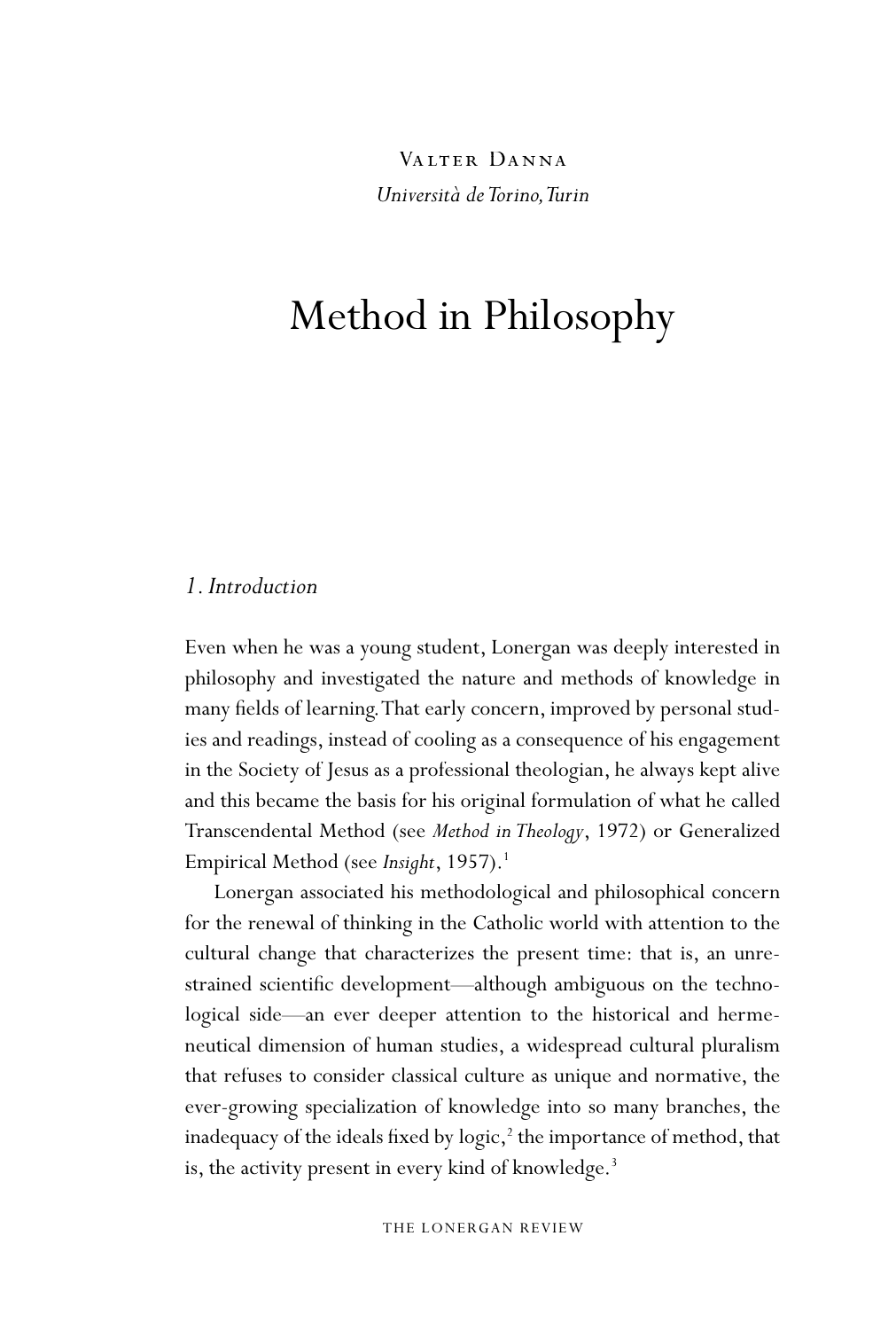On the basis of his lucid and detailed analyses, Lonergan felt it necessary to make a radical transposition from classic Thomism (especially in its neo-scholastic formulation) to a new form of philosophical and theological thought adequate for our day. Consequently, Lonergan proposed five famous "transpositions" from classical to contemporary culture. These manifested his research program and his eagerness to dialogue with the complexity of contemporary culture.<sup>4</sup> It was the realization of these transpositions that led the Canadian philosopher to work out his transcendental method.

I will try here to write about my subject in rather informal language, since these pages are not addressed to specialists, but to people who are teachers or work in the field of education.

## *2. The Transcendental Method and Philosophy*

Obviously there is a very close relation between the transcendental method worked out by Lonergan through philosophy and its methodical procedure. I shall try to explain that relation not only with reference to the two main works by Lonergan (*Insight* and *Method*) but also to a very large number of minor writings now collected into several volumes of *The Collected Works of Bernard Lonergan* by the University of Toronto Press. Among these works I shall mention only one, which seems to me particularly important for our theme: Lonergan's answer to a *Questionnaire on Philosophy* for a symposium on philosophy held near Rome in September, 1977.<sup>5</sup>

First of all, transcendental method is basically a personal way of proceeding that involves an analysis of one's own process of learning (the Greek word "method" includes the meaning "the way") in order to arrive at the self-appropriation of him/herself as a knower. The goal is the knowledge of one's own intentional cognitive and moral dynamism as a starting point for the further "flourishing" of the human subject, not only from the intellectual but also from the existential point of view.

This project is rooted in two strong motivations: 1) on the one hand,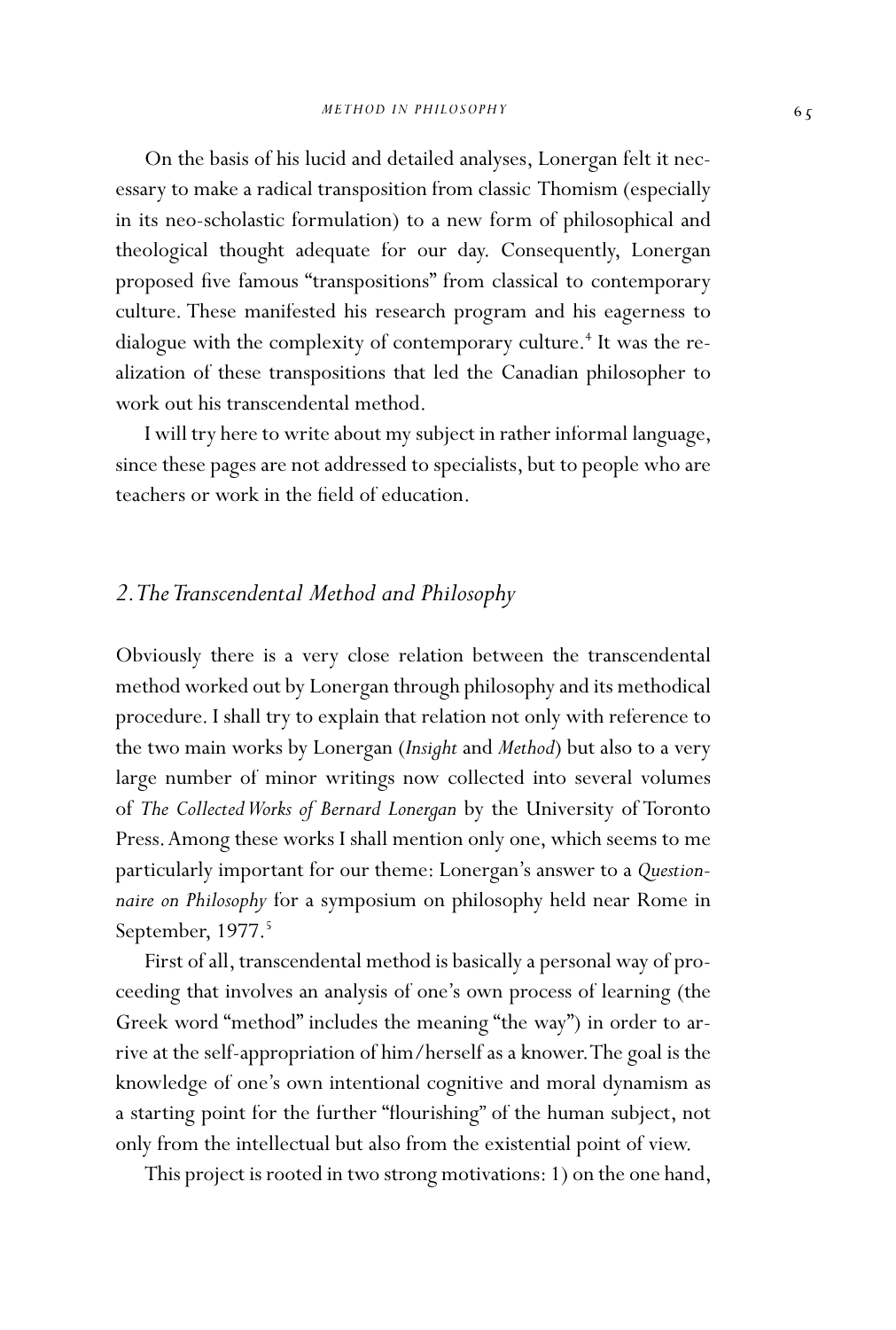the inquiry into the nature of human knowledge is still today a basic question on which philosophers and epistemologists have yet to reach agreement; 2) on the other hand, every abstract theory of knowledge based on some a priori assumption comes with an "existential joker" since it presupposes what one is seeking to know.

Thus, the proposal of self-appropriation consists in a phenomenological analysis of the conscious operations we perform when we are getting to know something. By beginning with the question in the first person, "What am I doing when I am knowing?" I am invited to "descend" into my interiority (consciousness) in order to pay attention to the operations I perform with the aim of identifying all of them, trying to understand them, relating them to one another and finally verifying if I have properly understood them and their relationships. Self-appropriation means that I have attained the first philosophical judgment, "I am a knower." By this a human subject becomes acquainted with his/her own nature as a knower: namely with several operations constituting the whole intentional process of human knowing, as well as the unity of one's own consciousness.

The formulation of all of this Lonergan calls *transcendental method*. It is a *method* because our consciousness is structured on different operational levels (experience, understanding, judgment, decision) and this structure is a set of recurrent and related operations yielding cumulative and progressive results. This method is *transcendental,* both because our operational capacity is the *a priori* condition that makes our knowing possible (*transcendental* in the Kantian sense) and because it is the source of several particular methods (*transcendental* in the classic sense). So, the source of knowing is the knowing subject him/herself in his/her operative resources of sensibility, intelligence, reason, as well as affectivity, freedom and responsibility.

The awareness of such resources—self-appropriation—opens new horizons for teachers, pupils and all interested in education.<sup>6</sup>

Lonergan thinks of philosophy as "*the basic and total science, the Grundund Gesamtwissenschaft,"* playing a mediating role between theology and the other sciences as well as human cultures and societies. To fulfill this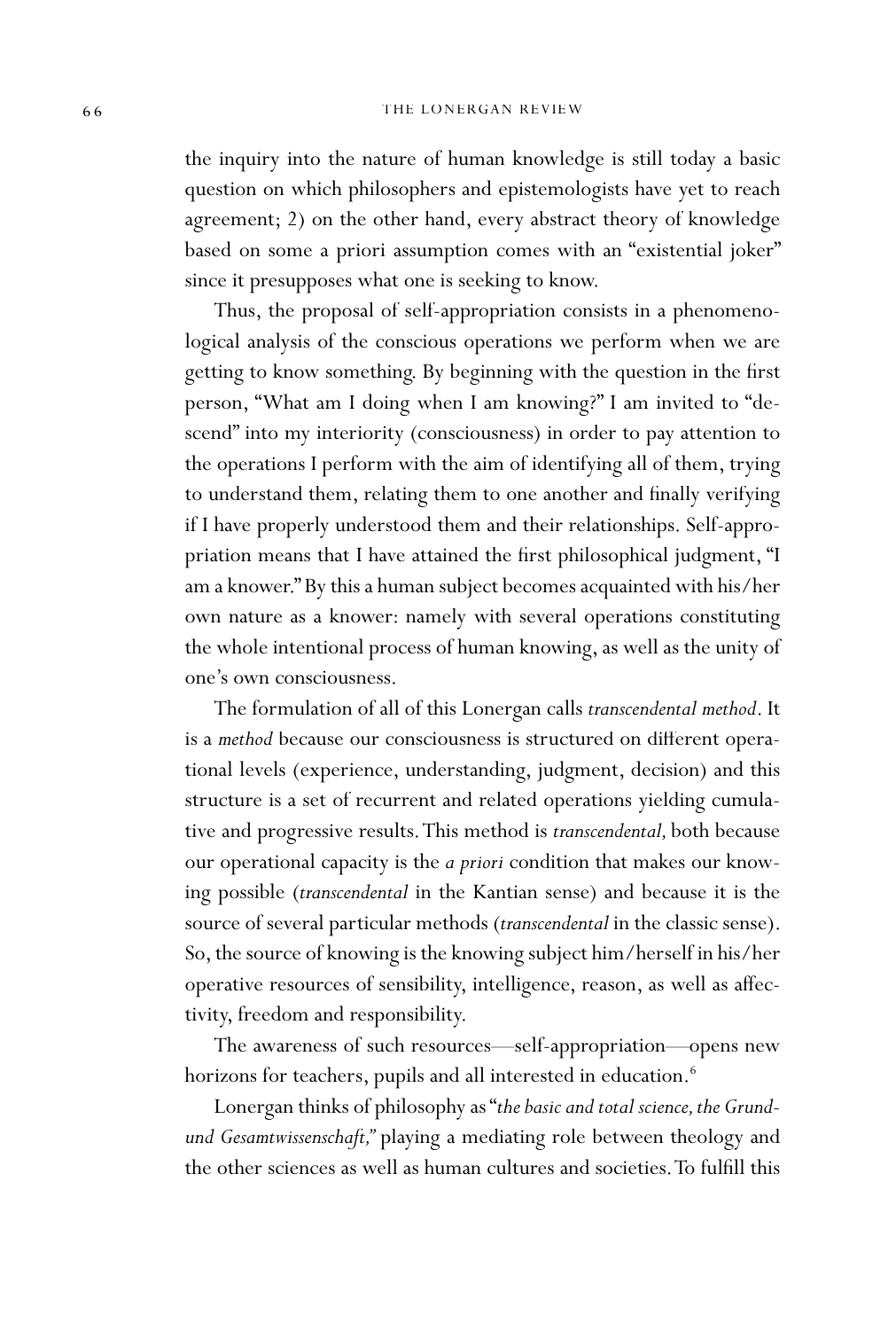task, considering the cultural transpositions from the classical world into the modern world and, particularly, the present conception of science with its own developments, philosophy is conceived by Lonergan as a compound consisting of four basic sections:

1) cognitional theory or gnoseology - What am I doing when I am knowing?" 2) epistemology -"Why doing that is knowing" 3) the metaphysics of the proportionate being - "What do I know when I do so?" 4) existential ethics**.**

Cognitional theory tells just what one is doing when one is coming to know. It includes the whole genesis of common sense, of the sciences, of exegetical and historical studies, of the philosophies. It will be radical enough to leave room for future scientific, scholarly, and philosophic developments. It ensures our basic and total science against objections from the sciences of the past and leaves it open to the discoveries of the future.7

So, the first dimension of philosophy essentially coincides with transcendental method. As we noted, it supplies us with the normative and immanent pattern of our operative consciousness; this is the "rock" on which every further development is based. Standing upon this rock, it is possible for us to answer the classical questions about the value and the objectivity of our knowing —epistemology— and to go beyond the mistaken views that are still so prevalent today: phenomenalism, relativism, skepticism. Moreover, transcendental method allows us to understand what we come to know when we perform our cognitional operations, that is, it allows us to work out a correct notion of proportionate being (the world of our experience), namely a correct notion of reality—metaphysics. Finally, we have to formulate human living according to an existential ethics that traces the shift from unauthenticity, "when one just drifts through life," to authenticity, that is, the discovery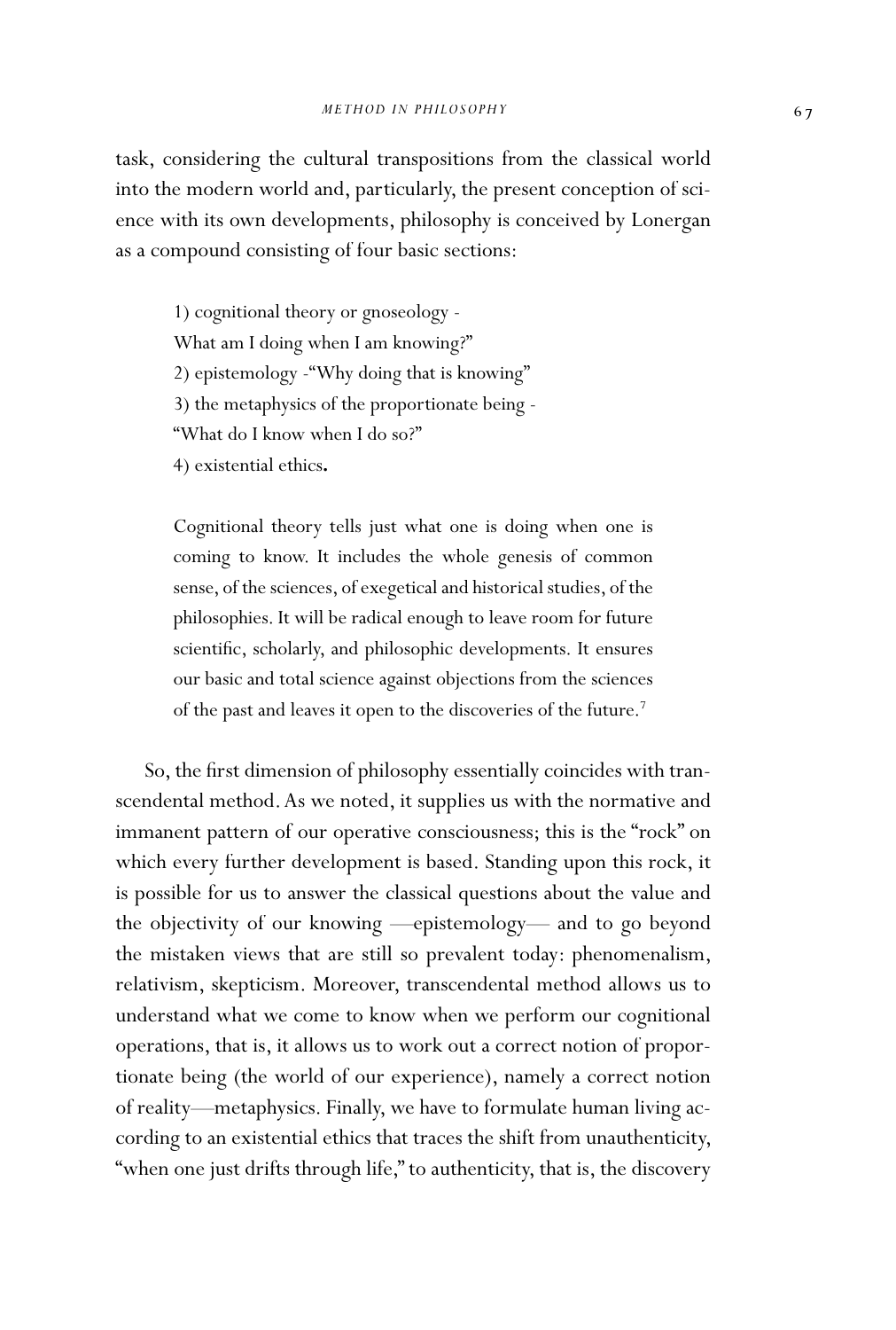that "one finds out for oneself that one has to decide for oneself what one is to do with one's life."8 This is the question of personal authenticity.

The basic and total science, philosophy, then, is no longer ancient metaphysics but rather a compound of four parts:

[It] results from understanding both in their similarities and in their differences the several methods of the particular sciences and, as well, the procedures of common sense… In the medieval context logic was the norm and measure of science and by that standard metaphysics was the basic and total science. But in the contemporary context method is the norm and the measure of science, and so it is from an understanding of methods in their similarities and their differences that one attains the basic and total science.<sup>9</sup>

Everything is based on the objectification of our cognitional structure, which has become the touchstone permitting further philosophical developments. And this is possible because our structured consciousness is intentional, namely spontaneously oriented to reality, a shining transparence allowing us to perceive the universe of being, that is to say the notion of being itself.

## *3. The Originality of Lonergan's Formulation: Philosophy and Interiority*

As classic philosophy started from the ontological analysis of reality – metaphysics - to come to views on knowledge and truth, so Lonergan (influenced by modern thought and especially by Kant) goes on the same path in the opposite direction: from the theory of knowledge through the clarification of the objectivity of human knowledge to the explanation of the notion of being and reality, thus arriving at a possible ontological position. He goes along that path convinced that we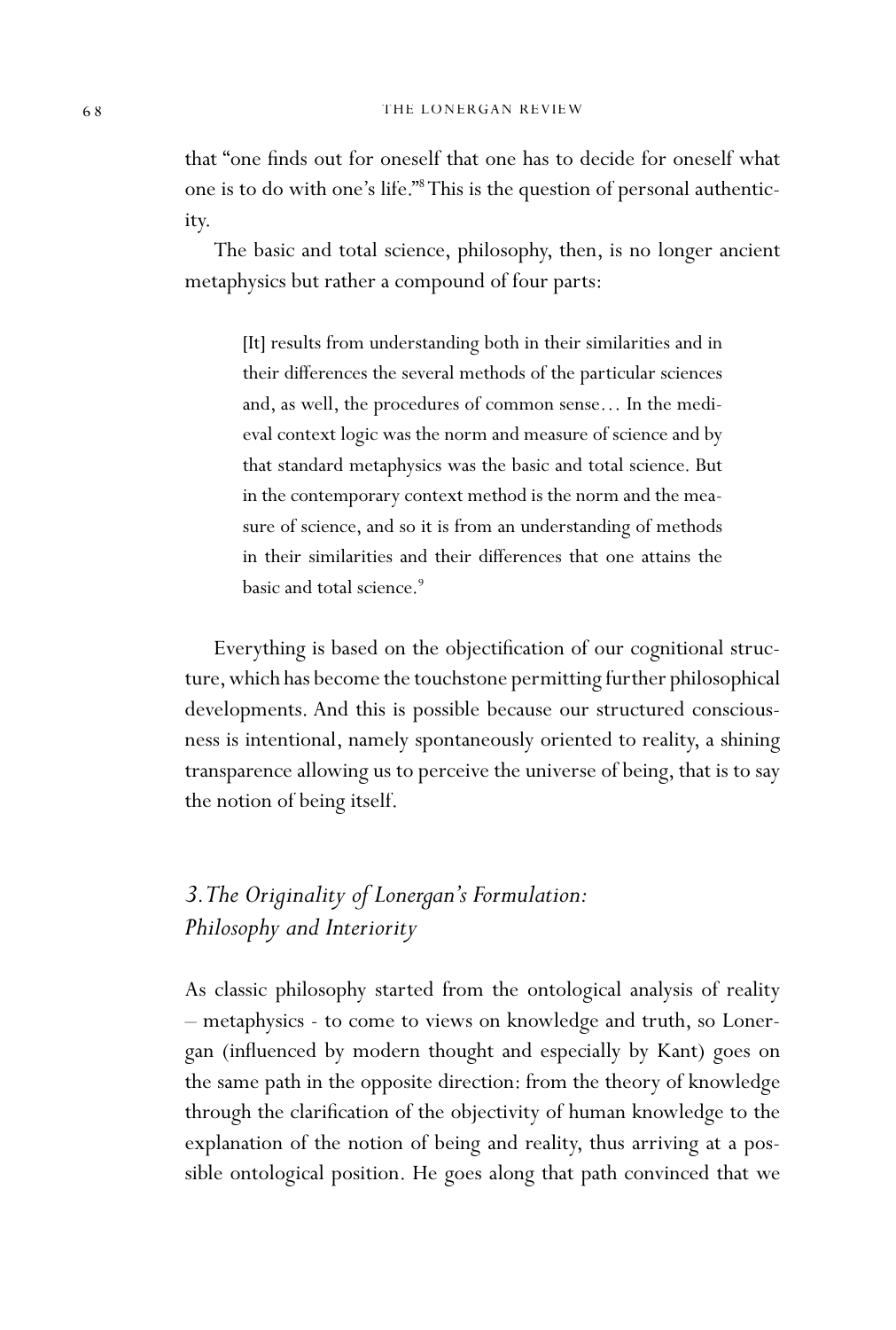must first deal with the cognitional problem if we want to get rid of so many of the misunderstandings and confusions present in the history of philosophy precisely because one has not yet clearly answered the first important question, that is, the problem of our own knowing: **"**What am I doing when I am knowing?"

There is no doubt that the human person has a natural desire to know, a conscious, intelligent, rational, deliberate and methodical desire; it is the Aristotelian "wonder." In every person such a desire becomes an implicit or explicit cognitional ideal; it underwent a profound evolution with the achievement of scientific thought. The philosopher, too, pursues a cognitional ideal that has changed with times. For example, in the modern age there has been the deductive ideal of pure reason that, founding itself on the mathematic model, starts from self-evident principles (necessary and universal) and from clear and distinct concepts deduces some philosophical conclusions that claim to reach absolute certainty (Descartes, Leibniz, Spinoza, Wolff). Then Kant came along and undermined that ideal of pure reason with his thesis that any philosophical knowledge about unconditioned objects is impossible. Then there was Hegel's attempt to return to an all-inclusive philosophical system through a dialectical process that has its pivot in the *Aufhebung*.

Lonergan's problem is to know what the right ideal of knowledge is - if any exists. What sort of knowledge is possible and what does it consist in? As we have said, we can get the answer to these questions only if we are personally involved in the concrete and explicit process by which the human cognitional ideal defines itself through cognitional examples drawn from the several fields of knowledge. It is a test that any person claiming to be a philosopher has to take by him/herself, starting from his/her own experience of the cognitive operations he/ she has applied to some particular field or example. For knowledge is always the knowledge of something.

The crucial point is that the cognitional ideal for philosophy is the human subject himself, as he is intelligent, as he asks questions and requires intelligible and reasonable answers. Thus, *self-appropriation* is central. Posing as a philosopher, in fact, implies that the subject takes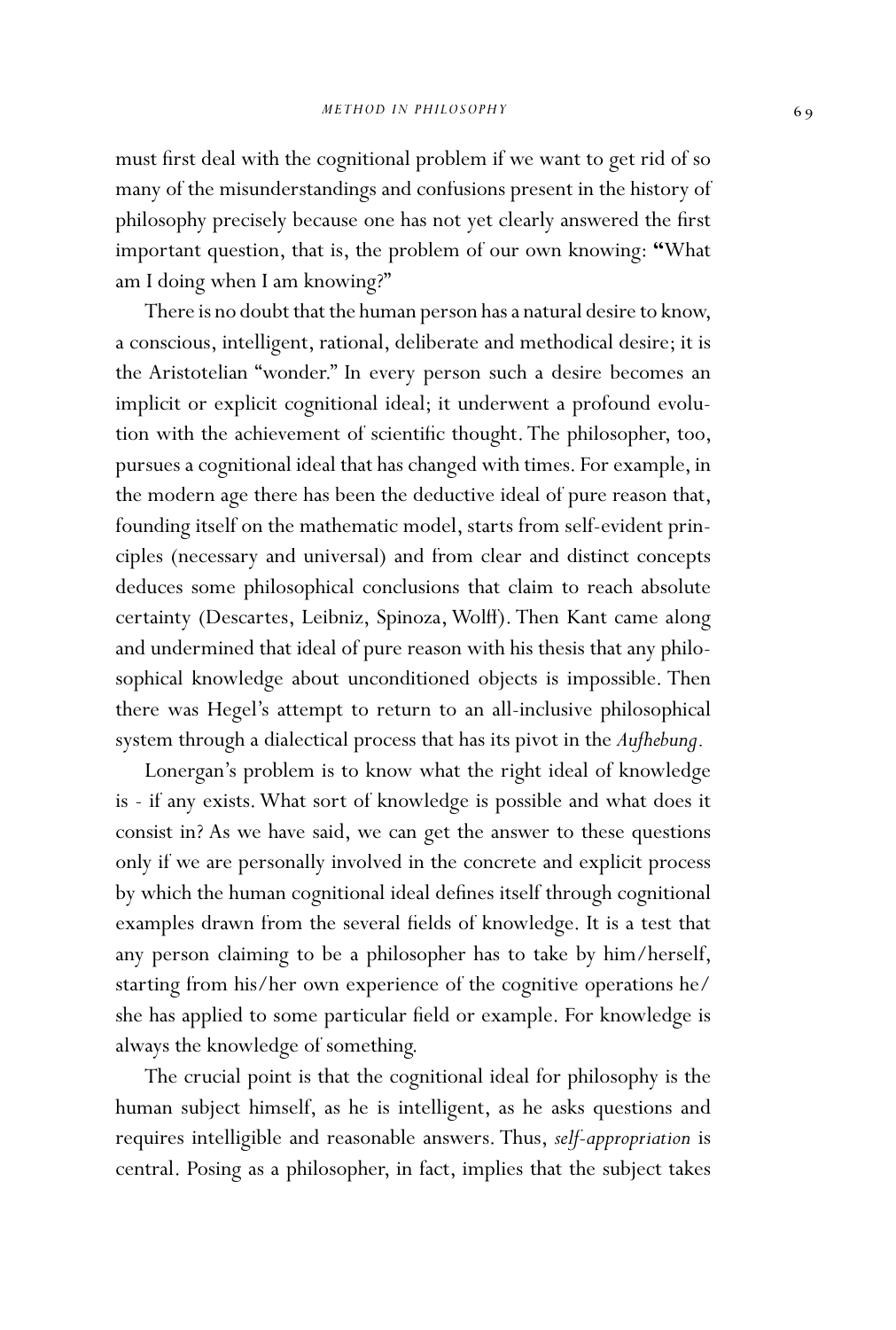possession of that ideal of knowledge that *is already given* in the very practice of cognitional intentionality: it is nothing but one's own empirical, intellectual, rational and moral consciousness. According to Lonergan, a person is a philosopher not because he knows the whole history of philosophy, but because he takes a position upon the basic issues concerning knowing, objectivity and reality. Each philosopher has to speak on his own about these issues. According to Lonergan's method, that conception of philosophy, based upon the interiority of the concrete subject with his/her personal experience, is the novelty and at the same time the obstacle one has to overcome in order to call himself or herself a philosopher.

The *novelty* is really the proposal of a quest in the first person starting from the assertion that some types of knowledge are working (that is, the sciences) and that, through the analysis of the operations performed to obtain that certainty, everyone is theoretically able to affirm him/herself as a knower: that is to say, a conscious unity and identity able to perceive, understand and judge. And that is made possible by the complete verifiability of all the elements involved through their immediate presence in one's own consciousness. It is an intentional analysis completely performed upon an empirical basis, even if the data I have to verify are to be found within myself and not outside. The result of such a method is a knowledge characterized by a formally dynamic structure of experience, understanding and judgment, obtained with an epistemological comparison among the various trends of modern and contemporary philosophies.

But for many thinkers that proposal is also an obstacle. First of all, the "masters of suspicion" have thrown an unfavorable light upon consciousness which is considered unreliable since it is the product of a strange mechanism or hidden forces. Then there is Karl Popper's criticism of "psychologism" and his decision to draw up an epistemology with no cognitional subject. Then there is Wittgenstein's decision to prohibit the consideration of mental acts, and analytical philosophy's subsequent analysis of language. Last but not least there are the restrictive claims of some neuroscientists.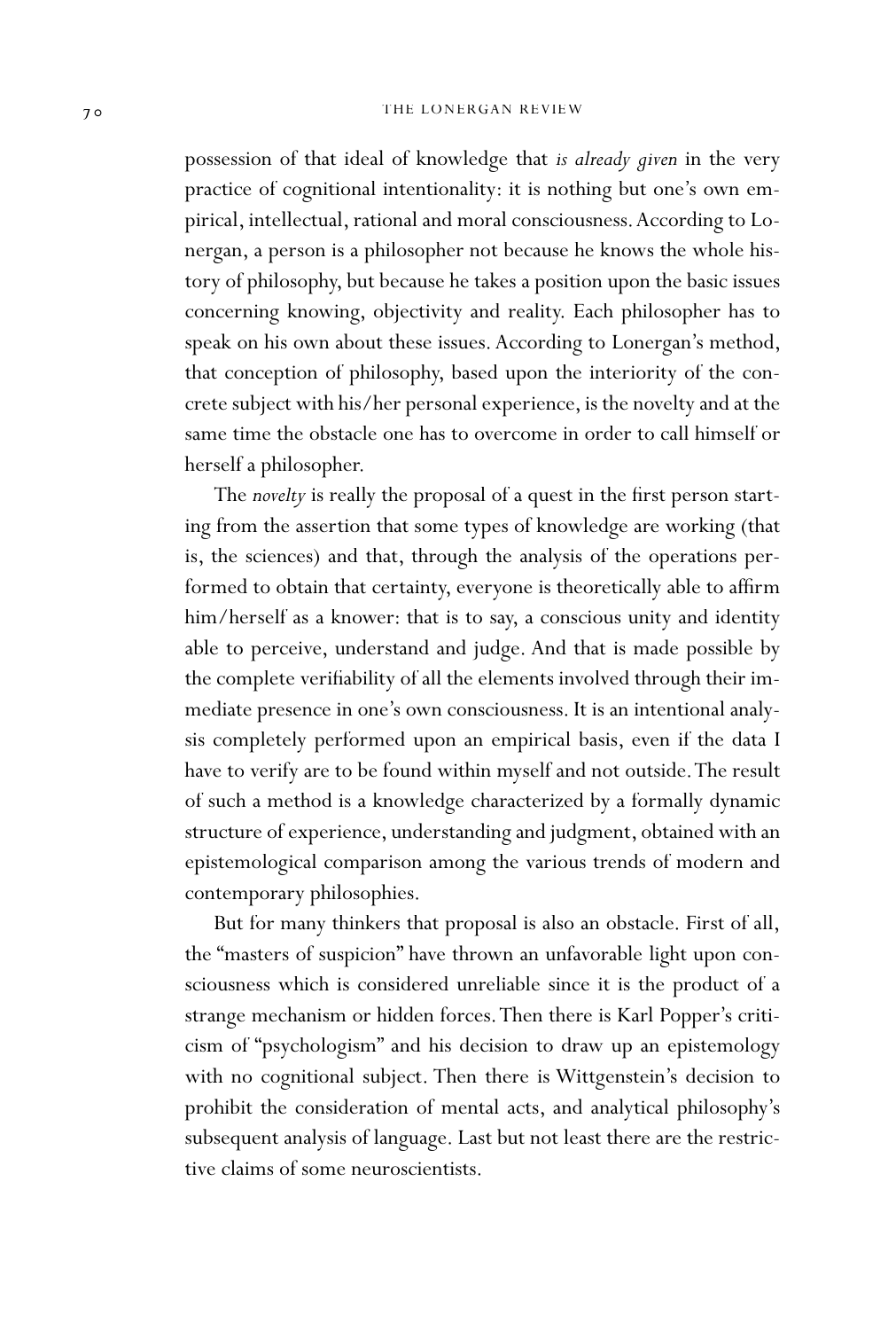The way towards self-appropriation, therefore, can seem to produce very weak and impractical results. As a matter of fact, one is relying on a certain reality that is immediately given to each of us, but at the same time it is so impalpable and elusive that these various philosophical currents have excluded the possibility of taking it into serious consideration. The obstacle is our intentional consciousness, that is to say our subjectivity, so much celebrated even by some contemporary philosophical trends (for example, existentialism) to the extent of vigorously promoting it against an objectivity which they consider cold and impersonal**.** 

What is surprising is that it seems to be the fact that the ultimate basis of this theory of knowledge is a *contingent* event, an event that can occur - and that does in fact occur - and that not even a skeptic can reasonably deny.<sup>10</sup> Everyone has to answer the first philosophical question, Am I a knower? on one's own on the basis of a personal concrete judgment of fact. This is, indeed, the critical foundation of philosophical knowledge. Self-knowing qualifies me and allows me to talk about knowing in the first person, then eventually as a philosopher. Properly speaking, philosophical intelligence is an intensification of one's own critical selfconsciousness taking place within the complex context of culture. Everything is based on the factual and contingent aspect of self-affirmation. That fact is real and implies experience. That fact is not indistinct and indeterminate, but is something precisely defined and, therefore, involves some insights and conceptions. Finally, that fact has in itself an element of absoluteness; it is a virtually unconditioned fact, since its conditions for existence are fulfilled. The problem is to establish with absolute certainty that the cognitional structure operating within oneself is the same structure that operates in every other human subject. But, that is proved by the fact that, while we are discussing this theme, each of us knows by common sense that, when someone else is questioning and weighing the answers, he or she is experiencing, understanding and judging just as I am myself. We know all that by judgments of common sense and, certainly**,** we need not enter into the interiority of anyone else.

Therefore, Lonergan is telling us that it is time that we consider our-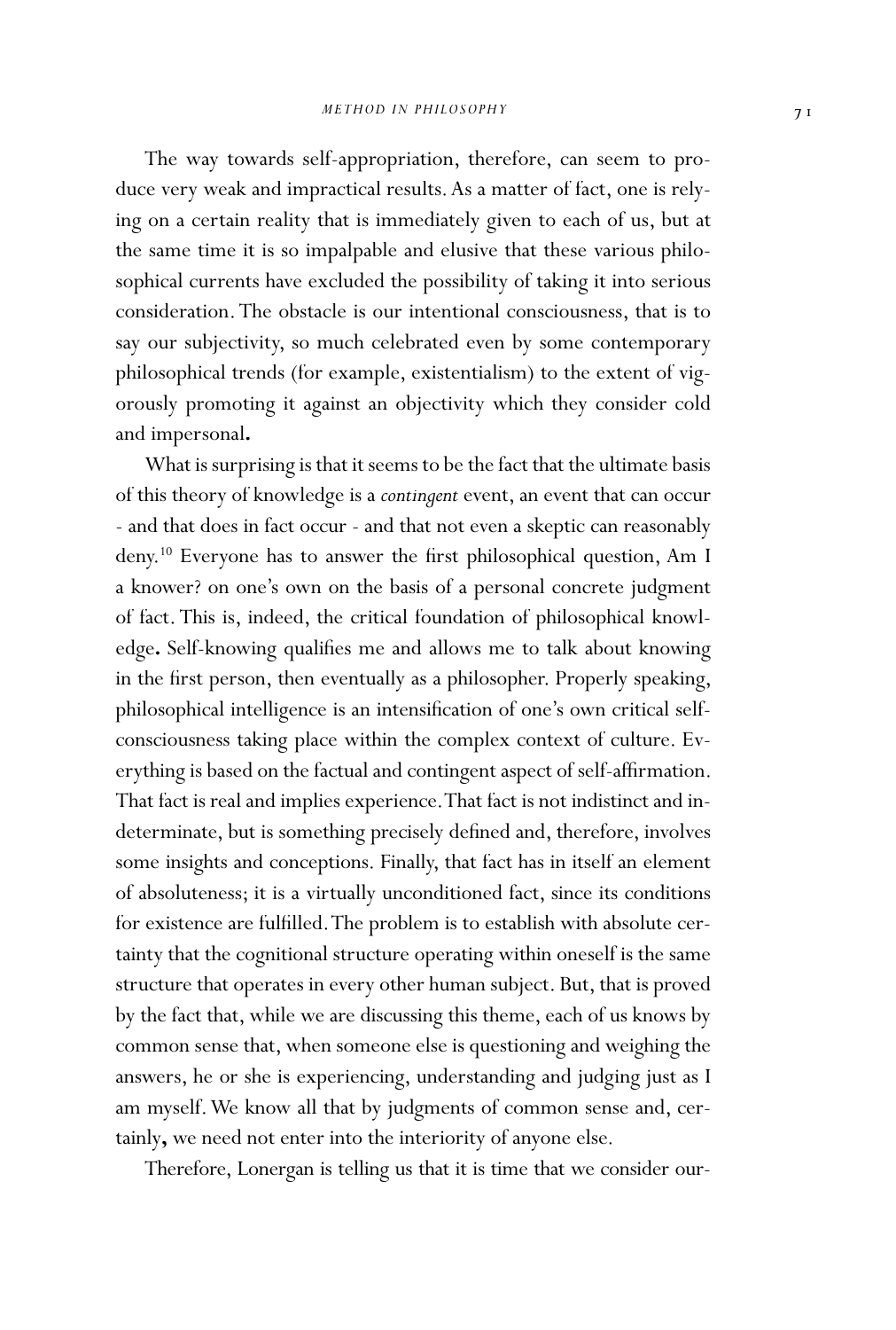selves seriously as cognitional subjects, as the very source of the enormous knowledge that the human family has accumulated during the millennia. But he is also warning us that this attention on ourselves cannot be separated from the necessity of objectivity. On the contrary, objective knowledge is a goal that can be attained only by a really authentic subject, that is, a subject capable of fully realizing the inner dynamism of his/her consciousness: a self-appropriated subject respecting, as Lonergan puts it in *Method,* the four transcendental precepts: be attentive, be intelligent, be reasonable, be responsible. It is important that one get personally involved in the cognitive and cultural enterprise, for no one will be able to reach such a cognitional ideal unless he or she first attains self-appropriation. This task, of course, cannot take place aside from one's own intellectual and existential history.

The centrality of the self-appropriation of one's own conscious activity is "a peak above the clouds"—as Lonergan defines it in the original preface of *Insight—*and it involves a profound *intellectual conversion*: that is:

(1) eliminate the myth of knowing as simply taking a look at things but realize that it is, on the contrary, a dynamic structure on three levels: experiencing, understanding, judging; (2) discover that the criteria of objectivity are a three-fold structure, the same as our cognitional structure; (3) modify and enrich the notion of reality, which is not the "already out there now real" - biological extroversion - but rather is attained by correct judgments, after being experienced and understood.

These three theses, according to Lonergan, are the *fundamental position* of *critical realism*. They allow us to pass from a world of immediacy (the world of the infant that lives only on sensations) to a broader world mediated by meanings and values: the world of being, in which one has to acknowledge and distinguish several spheres of being: real being, merely logical being, mathematical being, merely hypothetical being, transcendent being.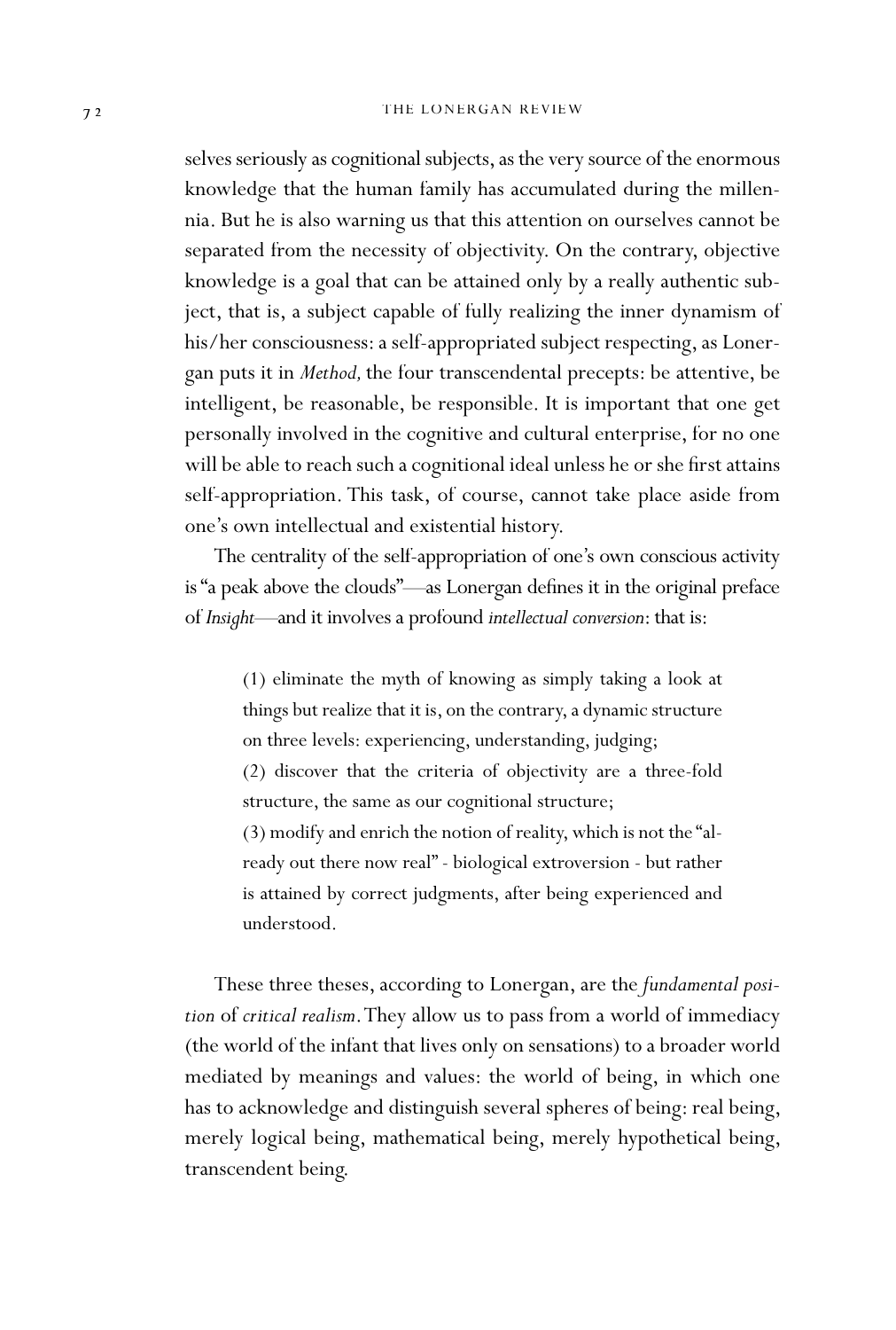That philosophical formulation, while revealing the inadequacy of empiricism and naïve realism, is founded neither on the rationalist claim of the necessity and universality of our judgments, nor on the idealist assumption of the complete coherence of thinking expressed in an ultimate system; it is rather founded on the actuality and contingency of our existence and of our real knowing, capable of overcoming the obstacles of phenomenalism and relativism. We do not know everything, but what we progressively know is reliable and is the fruit of rational judgments, be they certain or probable.

I think that such a conception of knowledge explains Lonergan's radical criticism of Husserl's way of conceiving philosophy.<sup>11</sup> Husserl wants to make philosophy a rigorous science, based on necessity and capable of attaining absolute certainties. The search for absolute necessity and absolute certainty is a task beyond man's possibilities; therefore it is bound to fail. On the contrary, our knowledge is founded on the knowledge of the world as contingent and on the assumption that our knowing, too, is a contingent occurrence. Demanding the absolute and being satisfied with nothing but the absolute, results ultimately in skepticism.

That formulation, without doubt original, assumes that philosophy is the knowledge of human interiority (self-appropriation is central) and has the peculiar role of tracing back all other forms of knowledge (no competition is allowed) to their ultimate basis, to the rock where the knower is existentially situated. Lonergan starts from the idea of building metaphysics as a heuristic discourse on the totality of the real, and from that idea, first of all, he takes up a position against all reductive epistemologies, such as empiricism, rationalism, criticism, relativism, naïve realism and idealism.

## *4. Philosophy and the Dialectical Method*

Metaphysics is latent in every intelligent and reasonable individual in his or her existential condition. That spontaneous metaphysics becomes a problematic metaphysics in the theoretical subject (the researcher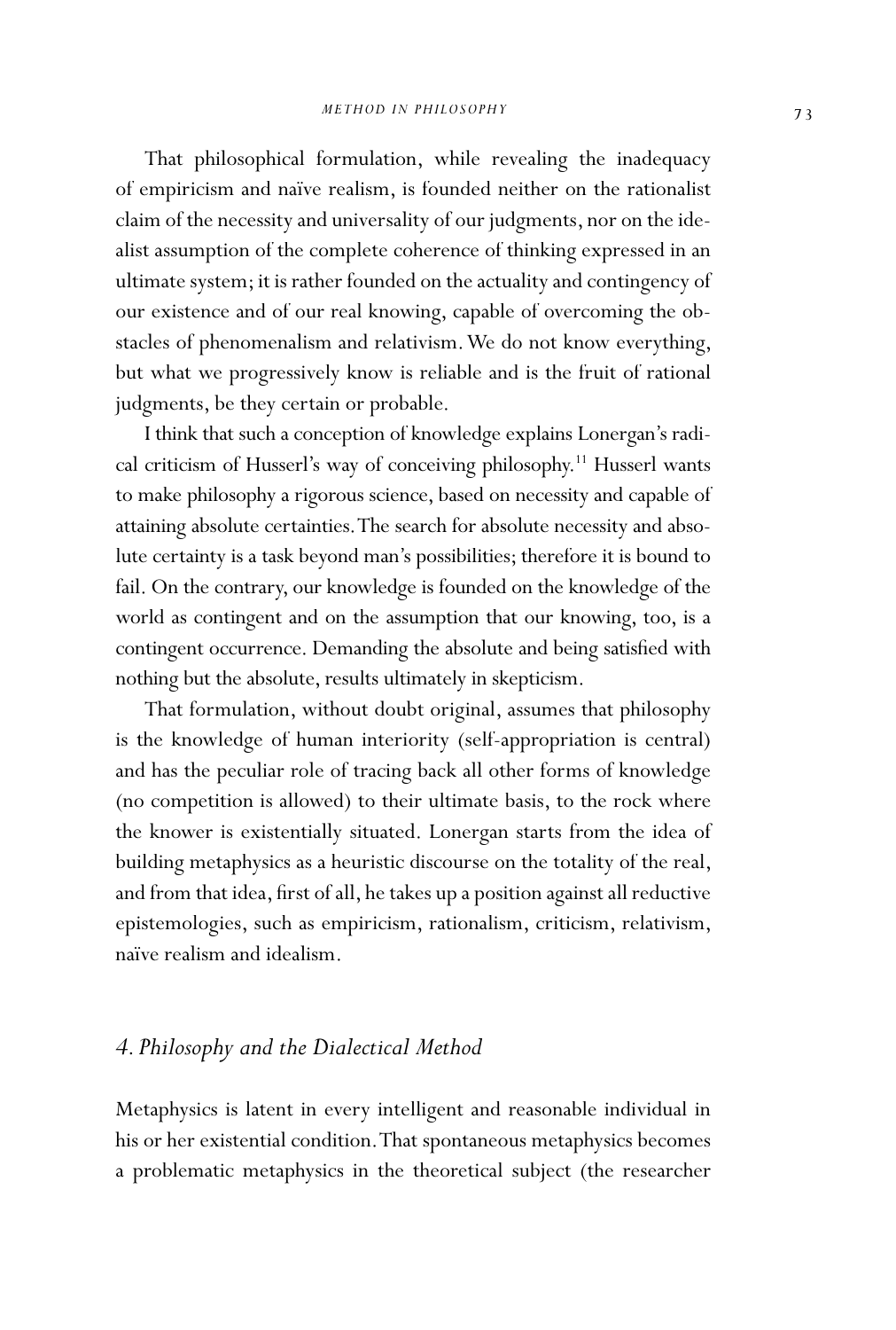### 74 THE LONERGAN REVIEW

or the scholar) who is aware of the necessity of a systematic effort at connecting the specializations in order to overcome the fragmentation of knowledge. At the same time, one can advance from a problematic metaphysics to an explicit metaphysics to the extent that the subject turns into a critical subject, that is to say, into a self-appropriated subject, an intellectually converted person. That subject, the philosopher, is able "to transform and to unify" other knowledge, not because he possesses the best first principles (as the Aristotelian and the scholastics might do), but because the knower knows himself or herself as the ultimate source of meaning and rationality—and their absence as well. I have here synthesized the basic task of philosophy as the knowledge of human interiority, but such a task involves a long and complex search that can be carried out only through a dialectical method that Lonergan outlines in detail.

The dialectical method has taken several different meanings in the course of the history of philosophy. According to Lonergan, the dialectical method specifically applies to the human world and it is not an "undifferentiated tool fit for everything" as Hegel would hold. This "tool" pertains to the field of the data on human development, which is affected by tensions and manifold individual and collective biases and reveals a radical opposition between two operators of human development: the *intellectual operator,* that is, emerging intelligence as a perennial source of superior systems of knowledge and cultures; and the *intersubjective psyche*, that is, the perception common to all animals (man included) and which is tied to the biological world enriched with intersubjectivity—that is, the primeval belonging of man to a prior "we." So the basic dialectic originates from an in-born confusion between an elementary empirical knowing-perception that is structured upon the motor and perceptive operations of the infant, and a fully intelligent and reasonable knowing that has been successively developed through the abstract operations of our intelligence and the critical ability of our judgment.

At the root of the human dialectic between the intersubjective psyche and the intellectual operator, between an elementary form of knowing and a fully human knowing, between biases and freedom, be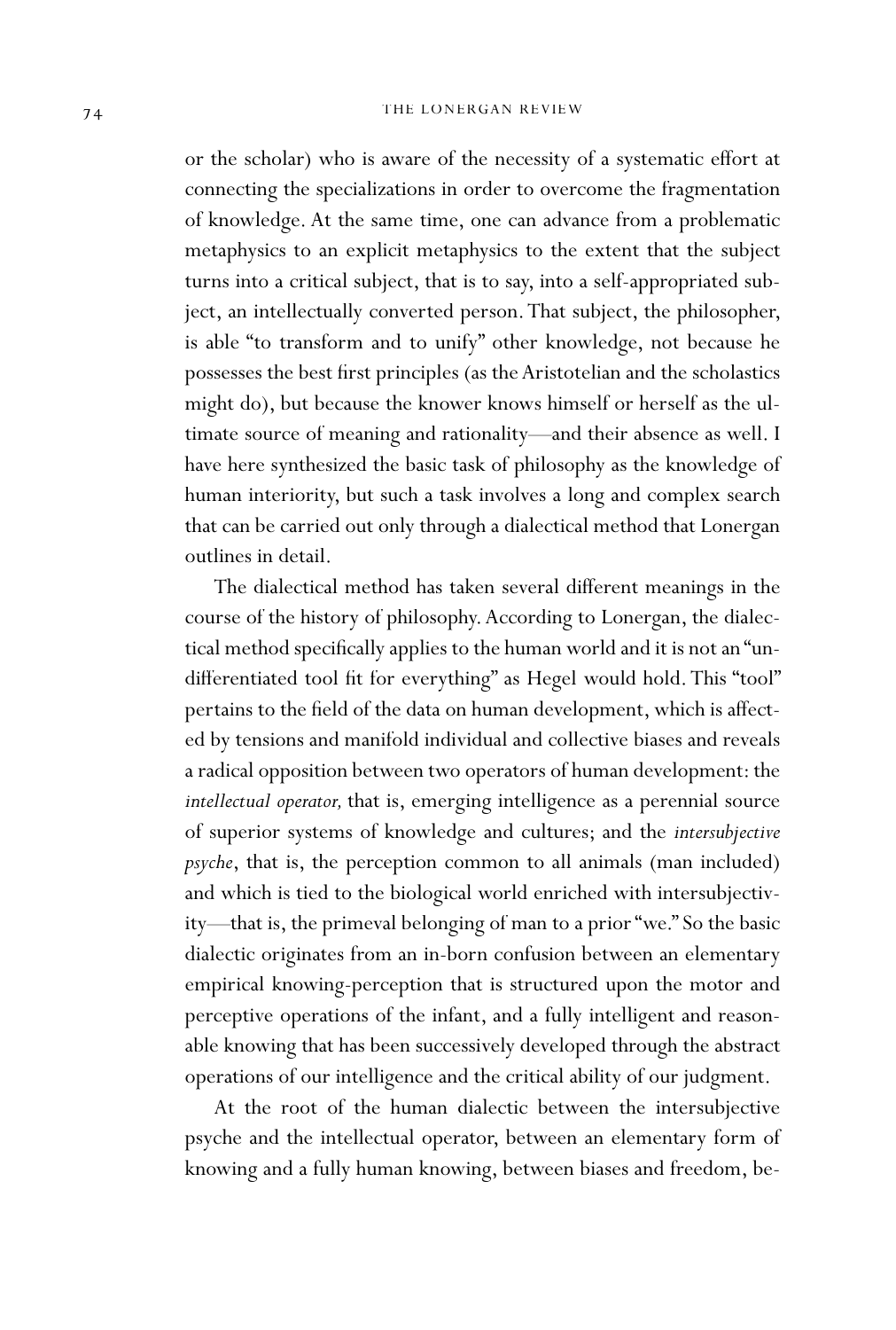tween decline and progress, there is the acknowledgment, on the one hand, of the essential incompleteness of the human person and, on the other, of the intrinsically dialectical character of human history.

One should observe that the fruitful use of the dialectical method, as Lonergan intends it, cannot overlook the absolute necessity for one's own intellectual conversion, which leads the self-appropriated subject to the *fundamental position* of critical realism and, at the same time, takes into consideration the protean character of Being

...which as protean now is identified with matter and now with idea, now with phenomena and now with essence, now with a transcendent unknowable and now with the things that exist.<sup>12</sup>

In such a way, we are able to distinguish both the statements in the different sciences and philosophies that are coherent with such a fundamental position and contrasting statements, or *counterpositions*. Some examples can clarify the practice of such a dialectic.

Hume elaborated a brilliant theory of knowing basically conceived as a set of empirical sensations and perceptions confronted and ordered by the human intellect through practice and belief. But in doing so Hume performs a peculiar exercise of his own intelligence that his theory of knowledge does not acknowledge. Therefore in the Scottish philosopher there is a sharp contrast between his brilliant actual operating procedures and his empiricist theory of knowledge. This is an example of Hume's counter-position.

Even Kant is involved in such a dialectic. On the one hand, he af firms that our knowing is limited to the phenomenal world (things-forus), for his starting point is to consider every quality of our perception as subjective. The empirical datum is already wrapped in our subjectivity. Yet, on the other hand, Kant claims that our knowledge really and truly extends only to phenomena. In doing so he claims to employ a rational judgment about reality transcending his own phenomenalism. His very statement that we know only phenomena belongs to the noumenal world and highlights his counter-position.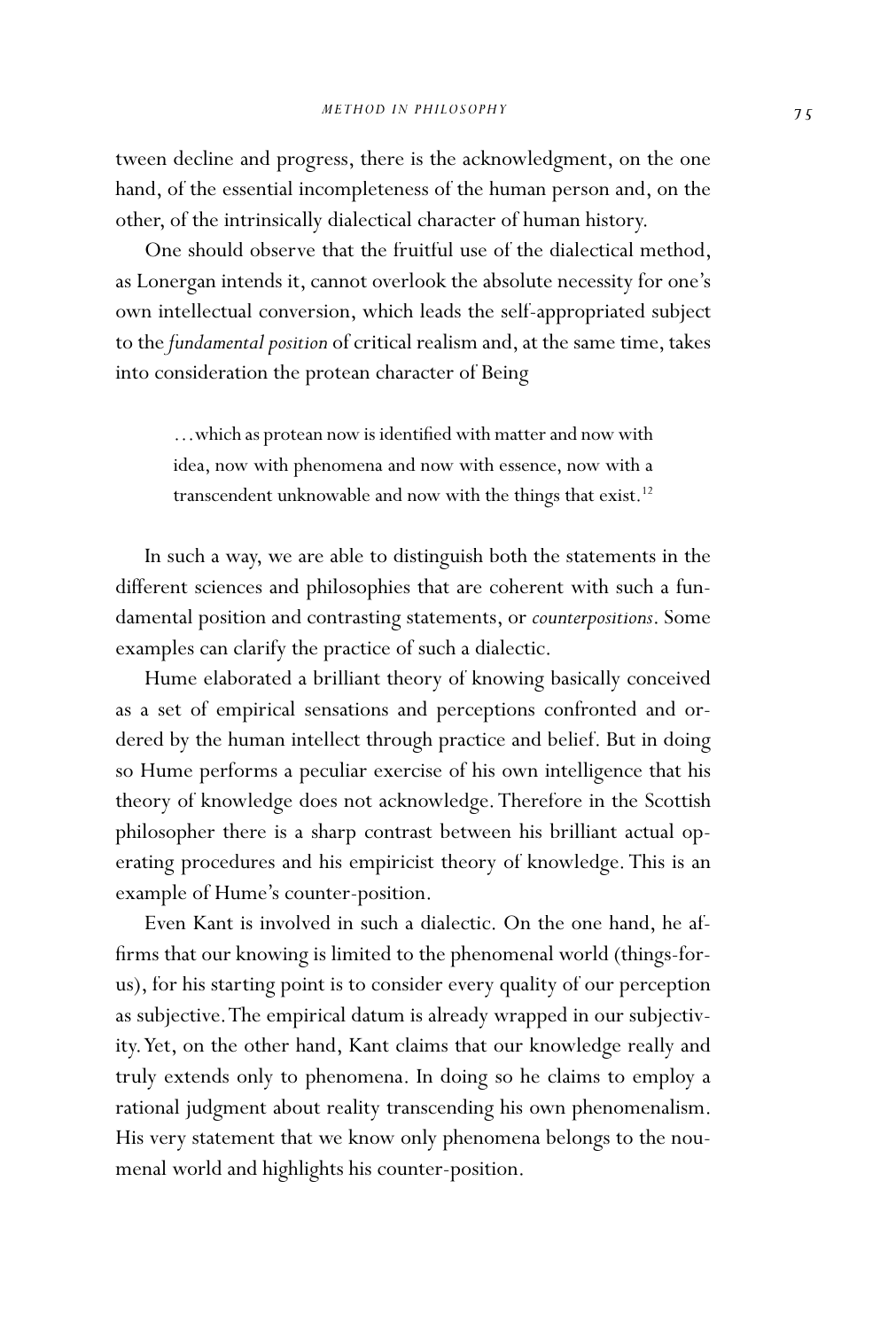#### 76 THE LONERGAN REVIEW

In the same manner, neo-positivist philosophers think that every metaphysical, ethical and religious statement has no meaning since it is not verifiable by means of empirical protocols. But, that neo-positivist statement itself (that they claim to be true and rational) cannot be subjected to the principle of verification. Here again is a counter-position: these philosophers deny the possibility of metaphysics by using a metaphysical statement themselves.

Nevertheless Lonergan's attitude is not that of Hegel in judging previous philosophers and the whole history of philosophy. In fact, he does not mean to prove that everything is directed towards his own system and that his system is to be held as the definite one. Lonergan is conscious that the character of philosophy is always temporary and progressive. He is aware of the infinite variety of perspectives and proceedings that are offered to philosophers. He holds that the contributions of each of the philosophers of the past have enabled us to reach a more differentiated individual and socio-cultural consciousness. They have enabled us to give more complete answers to crucial philosophic problems.

The development of mathematics, the maturity of some branches of empirical science, the investigations of depth psychology, the interest in historical theory, the epistemological problems raised by Descartes, by Hume, and by Kant, the concentration of modern philosophy upon cognitional analysis, all serve to facilitate and to illumine an investigation of the mind of man…On the one hand, the philosophers have been men of exceptional acumen and profundity. On the other hand, the many, contradictory, disparate philosophies can all be contributions to the clarification of some basic but polymorphic fact.<sup>13</sup>

That basic polymorphic fact is the intrinsic dialectic of our own intentional consciousness. Lonergan's aim is to show that any theory of knowledge has a great influence on the various possible metaphysical and ethical theories and also on theological research. He formulates his theory upon that very principle**: "**Positions invite development and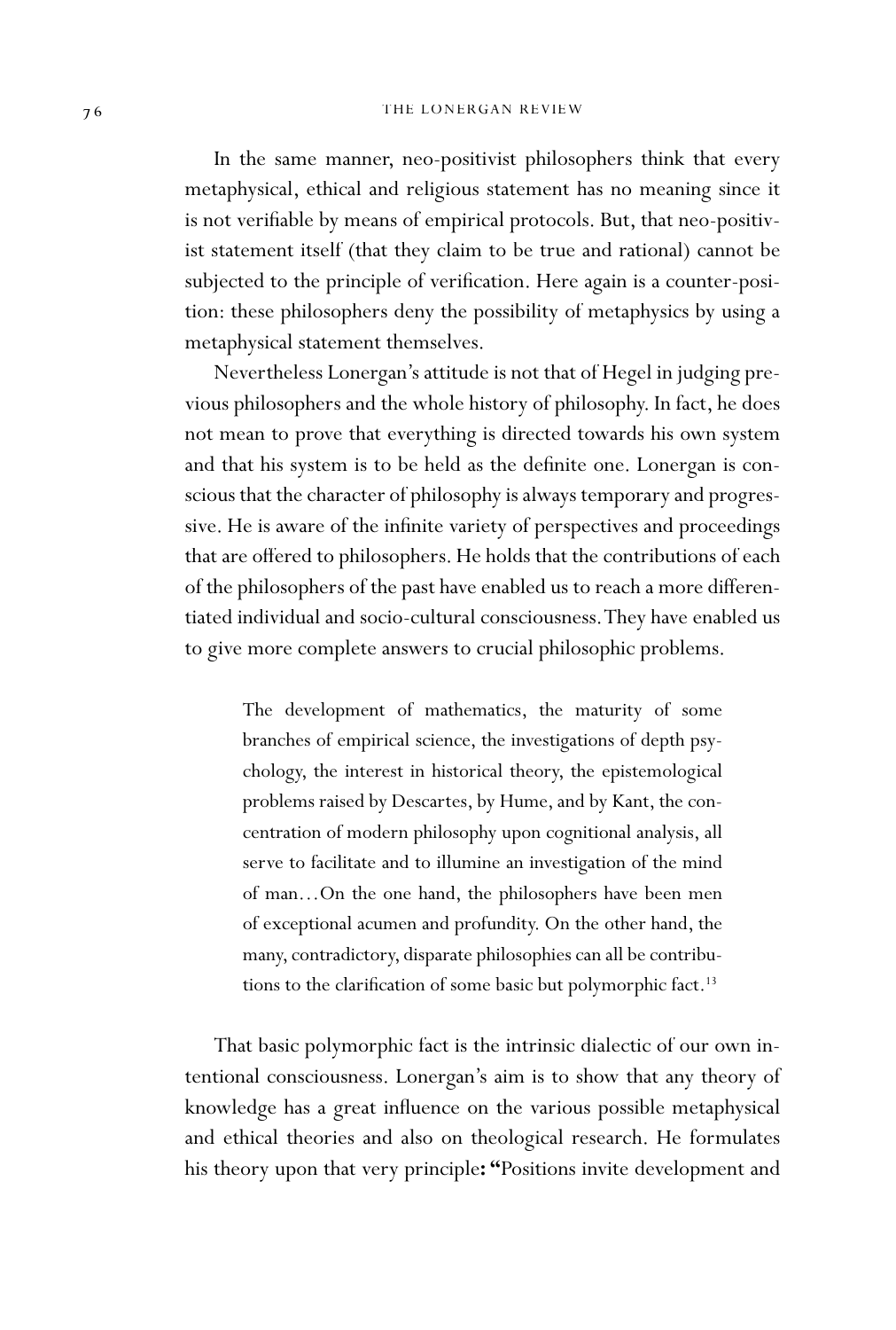counterpositions invite reversal."14 This means that what is coherent with the dynamism of our consciousness leads us to develop our research beyond all that we have attained in our cognitive development. On the contrary, the lack of coherence—especially towards intelligent activities aiming at understanding and judgment – leads the intelligent and reasonable researcher to introduce such coherence into the counter-positions. A clarifying example of what I have just said is the Cartesian dualism between *res cogitans* and *res extensa*. While the former is a fundamental position opening on one's own self, on thinking and on being, the latter is a counter-position, as far as it identifies corporal being with extension— a dimension of the "already-now-there-out-real" and invites reversal, that is, the correction of the misunderstanding involved in the counter-position.

## 5. The Theory of Philosophical Differences

According to the degree of personal self-appropriation of the three fundamental levels of cognitive operations—today made more complete and precise by the development of human sciences and psychology and by a greater differentiation of socio-cultural consciousness---we are now able to order the numerous and different philosophies and to point out their differences. So, Lonergan traces a theory of the philosophic differences,<sup>15</sup> dividing the different philosophies into three main groups, each of them being organized on one of the three levels of the human knowledge.

In order not to misunderstand such a subdivision, it is necessary to remember that the three levels are always spontaneously operative in all fields of knowledge—common sense, human and cultural studies, the sciences, philosophy, theology—but they are given a different emphasis according to the type and purpose of each particular field of knowledge. In the field of the arts and literature the level of experience is the most relevant. In the field of mathematics and the sciences it is the intellectual level that plays the most important role for it enables us to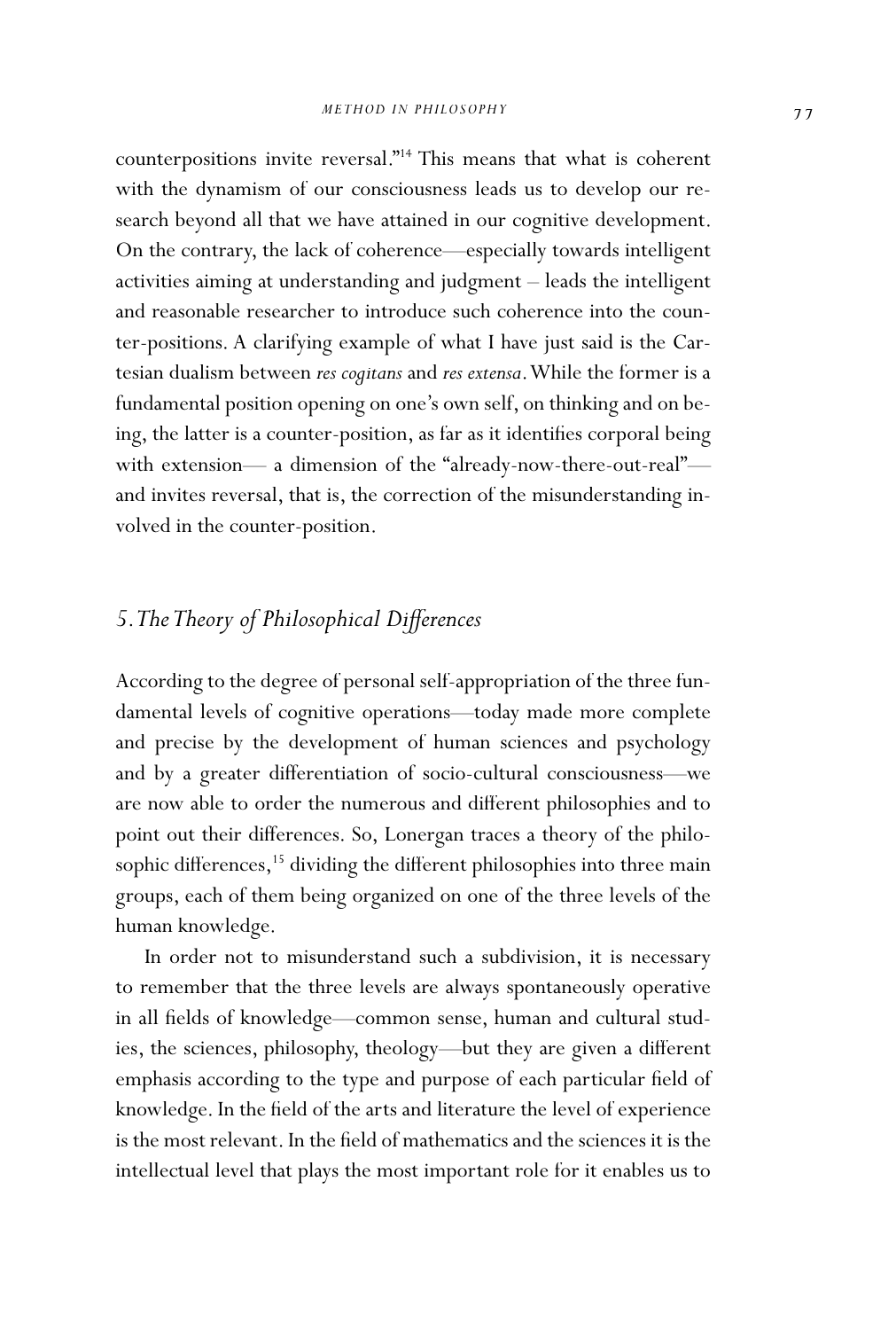reach an insight from any possible amount of sensory data or of images. In the philosophical domain the most relevant is—or ought to be—the reflective–rational level, that is, the skill of judging reality in the midst of a number of insights and conceptual assumptions. It is the third level, in fact, that controls the other two: many experiences (a flow of experiences) are needed to obtain one insight; and many insights are necessary to come to a true judgment. Therefore, it is the rational level of judgment that emerges in philosophy as the key level, especially if we assume that philosophy and metaphysics in particular has to do with the notion of the real. Nevertheless, and here emerges the sense of "the theory of the philosophical differences," each philosopher, or scientist, or man of letters, or even each person of common sense can organized his or her life mainly on one or other of those three levels. It means that the three different cognitive levels will characterize three different groups of philosophies.

In the first group, philosophy is organized according to the degree of self-appropriation on the empirical level of one's own self as an experiencing subject. These philosophies emphasize experience, sensory data, all that is empirically verifiable and measurable and the practical comparison of theories. In this group, we can recognize the following: ancient atomism; all materialistic and sensory philosophies, both ancient and modern; empiricism; positivism; neo-positivism; pragmatism; and modernism.

In the second group, philosophy is organized according to a degree of self-appropriation on the intellectual level, of intelligence combined with experience, of the self-appropriation of one's own self as of one who understands. All these philosophies are characterized by a more articulated theory of knowledge, a theory that acknowledges a more important role to the intellectual side of knowing Here we can recognize all sorts of Platonic, Aristotelian, Kantian, idealistic, relativistic and essentialist philosophies.

In the third group, philosophy is organized according to a self-appropriation at the rational level, that is, at the level of one's own ability to judge according to the ability of the subject and the possibilities of a given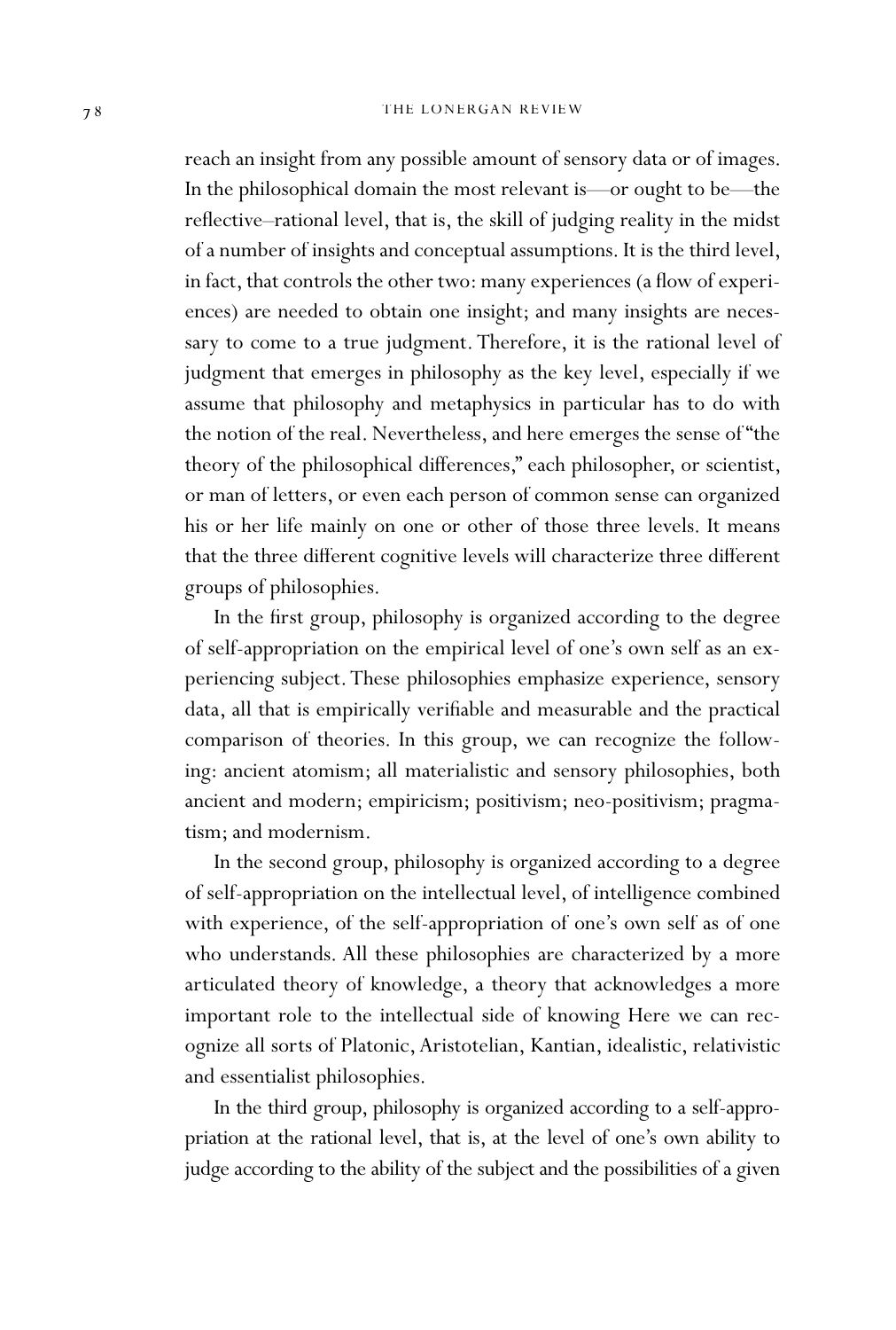age and culture. Here are grouped together all realist philosophies, namely all those philosophies assuming *reality* as "what is known" when one truly states "This is," that is, when one arrives at a true rational judgment.

Inside the previous groupings there are further nuances. In particular, such philosophical differences may extend to the whole of life through the three levels of the good: the particular good, the good of order and value. These correspond to the three levels of value established by Kierkegaard: aesthetic value, ethical value and religious value; here we can specify three spheres of individual subjectivity, and three different types of horizons. Moreover, the distinction among philosophies can affect the social-cultural sphere, so that we can now identify three different cultural stages. The first stage is the stage of *sensate culture*, where attention is centered on particular goods that are related to the experimental level. The second stage is the sphere of an *idealistic* culture centered on the level of the good of order, a stage which therefore implies the centrality of intelligent understanding. The third stage is an *ideational* culture that is based on the centrality of values and, therefore, requires the recognition of the critical ability of to make judgments upon reality.<sup>16</sup>

To conclude, as we can attain the metaphysical analysis of a particular being and its components starting from self-appropriation, so it is possible to find all the *categories* to characterize different philosophies according to their level and historic period and also different cultures according to different levels in the development of their self-appropriation.

The above mentioned categories supply a sort of "upper blade" for the study of history, of philosophy, of cultures and literatures, and also for hermeneutics and the theory of interpretation. There is also "the lower blade" constituted by the factual effort to understand what the philosopher assumed and also the meaning of the words he used in the time and place where he lived and spoke. Against a purely positivist approach emphasizing the merely factual, Lonergan in chapter 17 of Insight traces the categories of a scientific hermeneutics, and brings that work to fruition in *Method in Theology*. First of all, he remarks that the basis of such hermeneutics is that all documents and monuments of the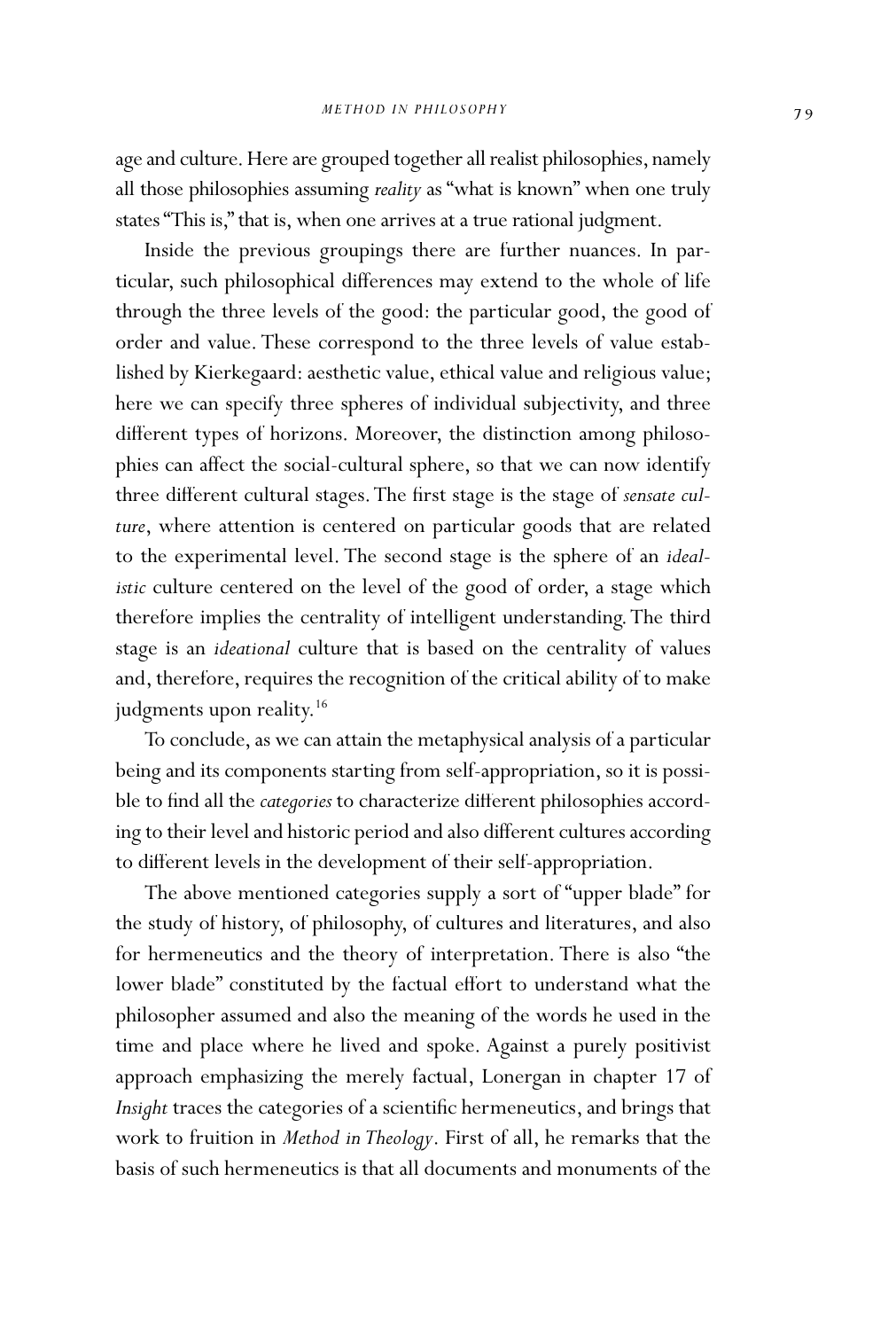#### 80 THE LONERGAN REVIEW

past are only sensible signs of a particular order. Any intelligibility we can attribute to these signs lies within the interpreter and depends on his or her capacity to interpret. What is "out-there" only supplies a criterion for the publication of documents or photographs of inscriptions on old monuments and sarcophagi. It is not, then, through the minimum possible effort to understand that we succeed in understanding the ancient philosophers and protagonists correctly; we can reach such a goal only if we try to understand as seriously as possible. Furthermore, we must not be afraid of our "prejudices." Whoever has emerged from childhood has some development of understanding and the only way to eliminate ideas would be to return to one' own childhood. Rather, the proper way to understand the task of interpretation is to develop our own intelligence as much as possible:

Interpretation of the past is the recovery of the viewpoint of the past; and that recovery, as opposed to mere subjective projections, can be reached only by grasping exactly what a viewpoint is, how viewpoints develop, what dialectical laws govern their historical unfolding.17

If we increase the dialectical comprehension that lies within ourselves and come to know ourselves more deeply, we shall have a better chance of understanding the other and we shall be able to move from the present into the past and so succeed in understanding ancient cultures and philosophies.

The theory of philosophical differences is important because it explains that just as there are differences between naïve realists, empiricists, positivists, idealists, phenomenologists and critical realists, so such epistemological differences also influence those who make use of hermeneutics and historical criticism, the interpretative techniques most in fashion today. While explaining the role of the human sciences and their relation to philosophy, Lonergan refers to the theses he had already expounded in *Method in Theology* and says**:**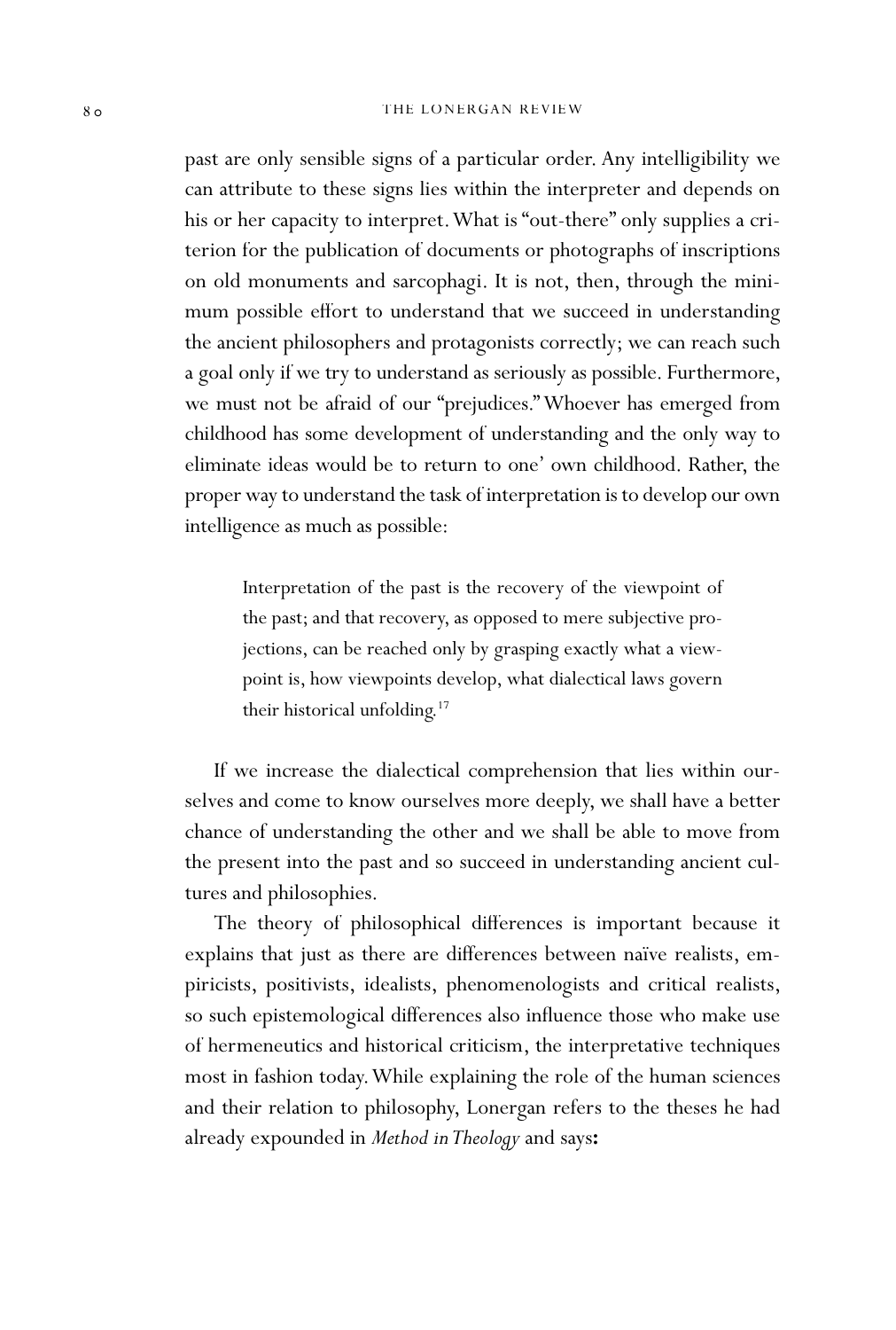There exist scientific techniques to be followed in works of interpretation and in the writing of history; but these techniques do not preclude differences arising from the philosophic, ethical, and religious views of those that employ them; hence interpretation and history have to be regarded as functional specialties to be completed by such further specialties as dialectic and foundations in which radical differences can be dealt with, not indeed automatically but at least openly and clearheadedly.<sup>18</sup>

Even if the passage refers to the application of transcendental method to theological research, the meaning of the quotation is clear enough. Lonergan accepts hermeneutics and the historical critical method but only after a prior serious analysis of the presuppositions and epistemology of the interpreters and historians.

Such a project allows Lonergan to escape from the charges of relativism and historicism.<sup>19</sup> In fact, historic relativism (for instance, that of Troeltsch) is the fruit of an epistemological inadequacy. On the contrary,

…truths that are not eternal are relative, not to a place and time, but to the context of a place and time; but such contexts are related to one another; history includes the study of such relations; in the light of history it becomes possible to transpose from one context to another; by such transpositions one reaches a truth that extends over places and times.<sup>20</sup>

So, through the important notion of "transposition," Lonergan overcomes the charges of being a relativist and, at the same time, he does not deny the positive achievements of the historical method itself.

## *6. Conclusions*

Of course there are many more aspects to deal with in regard to the transcendental method and its relation to the specific method of philosophy, but the limits of the present report compel us to reach a conclusion.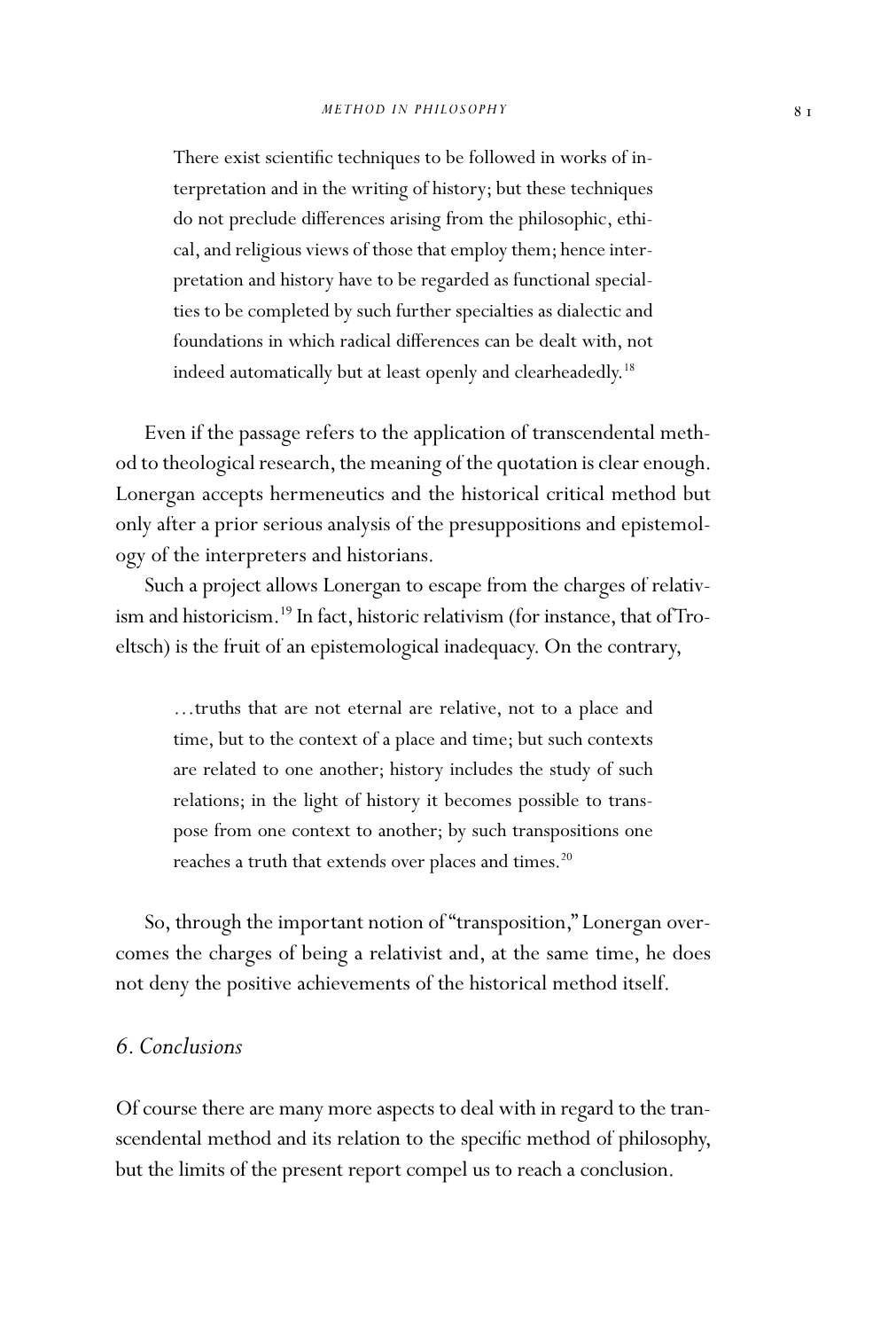With transcendental method Lonergan appeals to our inner personal experience to analyze the structures of our conscious intentional cognitive operations. In doing so, he leads us to conceive philosophy as the knowledge of that particular field of meaning which is human interiority. At the same time, however, he assumes that such a philosophy (a compound of theory of knowledge, epistemology and metaphysics) is not sufficient, but needs to be supplemented with a "philosophy of action," able to integrate both the affective and moral dimension when man deliberates, evaluates, makes decisions, and finally acts.

It is on this level that people move from unauthenticity to authenticity; it is on this level that they decide to believe; it is at the root of this level that God's love floods their hearts through the gift of the Holy Spirit (Rm.  $5:5$ ).<sup>21</sup>

So philosophy is conceived as "an exercise of wisdom" and a way of living, in which knowledge is not an abstract practice made of concepts and ideas, but is an effective desire to know what things really are and what is worth doing.

To cope with the development of knowledge due to an ever-growing differentiation of the individual and the collective (socio-cultural) consciousness, the task of philosophy based on the transcendental method consists in trying to integrate all these various areas.<sup>22</sup> The integration we are dealing with here implies an effort to organize the different fields of meaning of human knowing into a comprehensive unified vision. This is neither the task of common sense, nor the task of either the natural sciences or the human sciences. In fact, all of them, before being integrated, must be sufficiently differentiated as to their specific methods and classifications. Integration, therefore, is an operation that can be performed only by an individual who has attained a remarkable critical ability. That is to say, integration will be the task of a self-appropriated subject who has become aware of his conscious operations and who knows him or herself as a "knower." Such a person is the philosopher who has learned – thanks to the results of epistemology and of the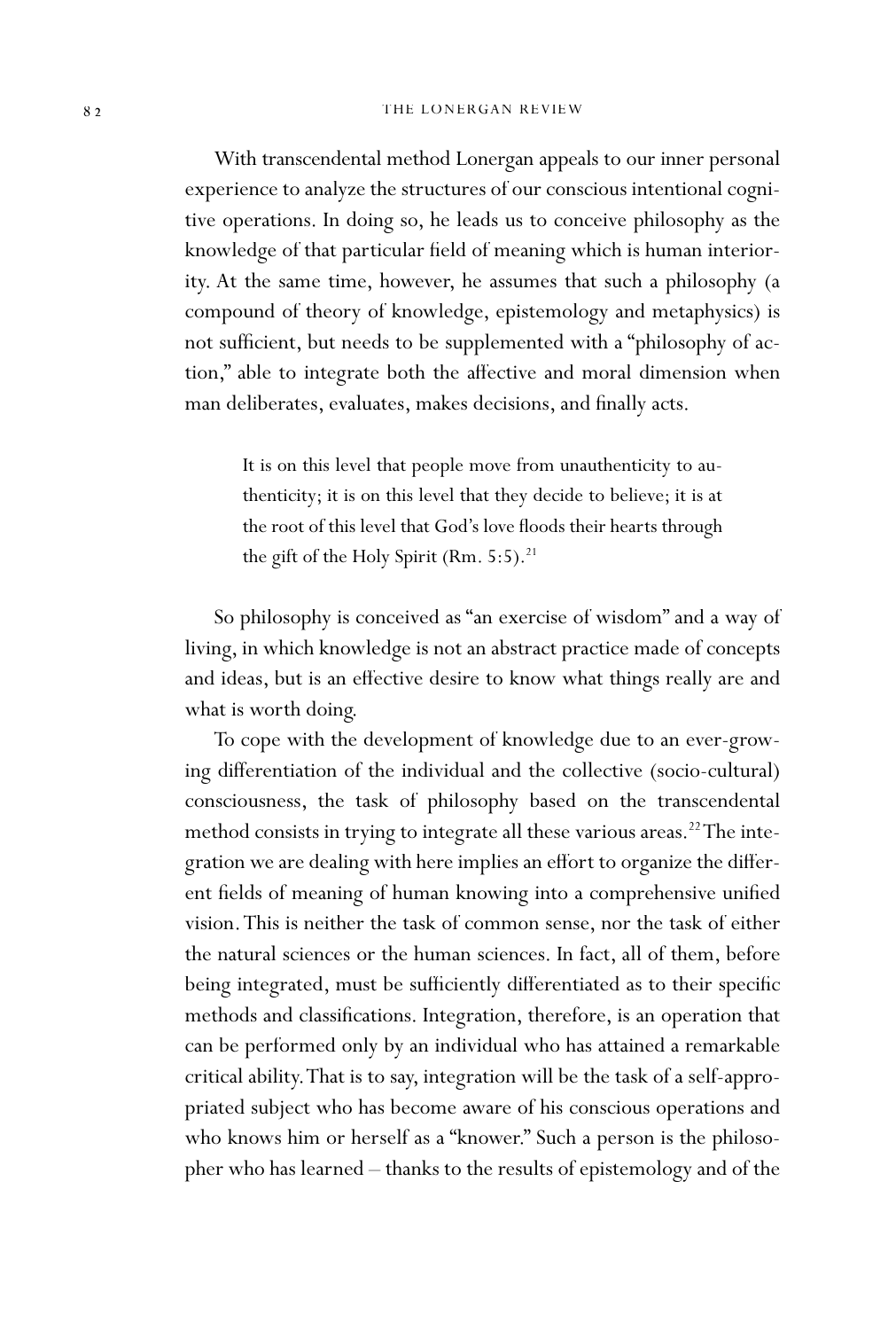theory of knowledge – how to attain metaphysics as a possible discourse on the whole of human knowledge. Here the effort toward integration is an effort of collaboration carried out together with many other specialists. So philosophy will again find its own proper role after having seen that role usurped by the human sciences or reduced to the purely rhetorical or to "an analysis of the language." It is no longer philosophy as "the first science" (*scientia prima*) but rather a "generalist philosophy," able to respect the autonomy of all other sciences and, at the same time, to integrate all their most up-to-date contributions about the world and the human person.

I think it is significant that, for Lonergan, a fully complete "science of man" means the integration of most of the sciences: from the phenomenological analysis of human person's living experience with its different kinds of activities and patterns of experience, to psychology and psychoanalysis with the discovery of the unconscious and the classification of sensitive and affective aspects; to the historical sciences and cultural studies, hermeneutics, the biological sciences, neuroscience, cognitive sciences informing us about human dimensions which are constitutive but only assumed by philosophers; to the physical-cosmological sciences that allow us to put the human person within an interesting cosmological story (the anthropological hypothesis); to religious studies and the history of religions.

Finally, Lonergan's methodological proposal is also useful for a balanced view of the various areas of knowledge, where each area has its own place and legitimacy, its value and limits, and at the same time, is given the possibility of becoming connected and integrated with all other areas. As a theologian, Lonergan pointed to two other contributions offered as philosophical knowledge: the necessity of a *philosophy of religion* to support and integrate the different branches of religious studies (history of religions, phenomenology of religions, psychology and sociology of religion) and the importance of the *history of philosophy* in order to understand the preliminary remarks of the Fathers of the Church and other theologians, and also to underline the philosophical sources of some of the misunderstandings or inadequacies which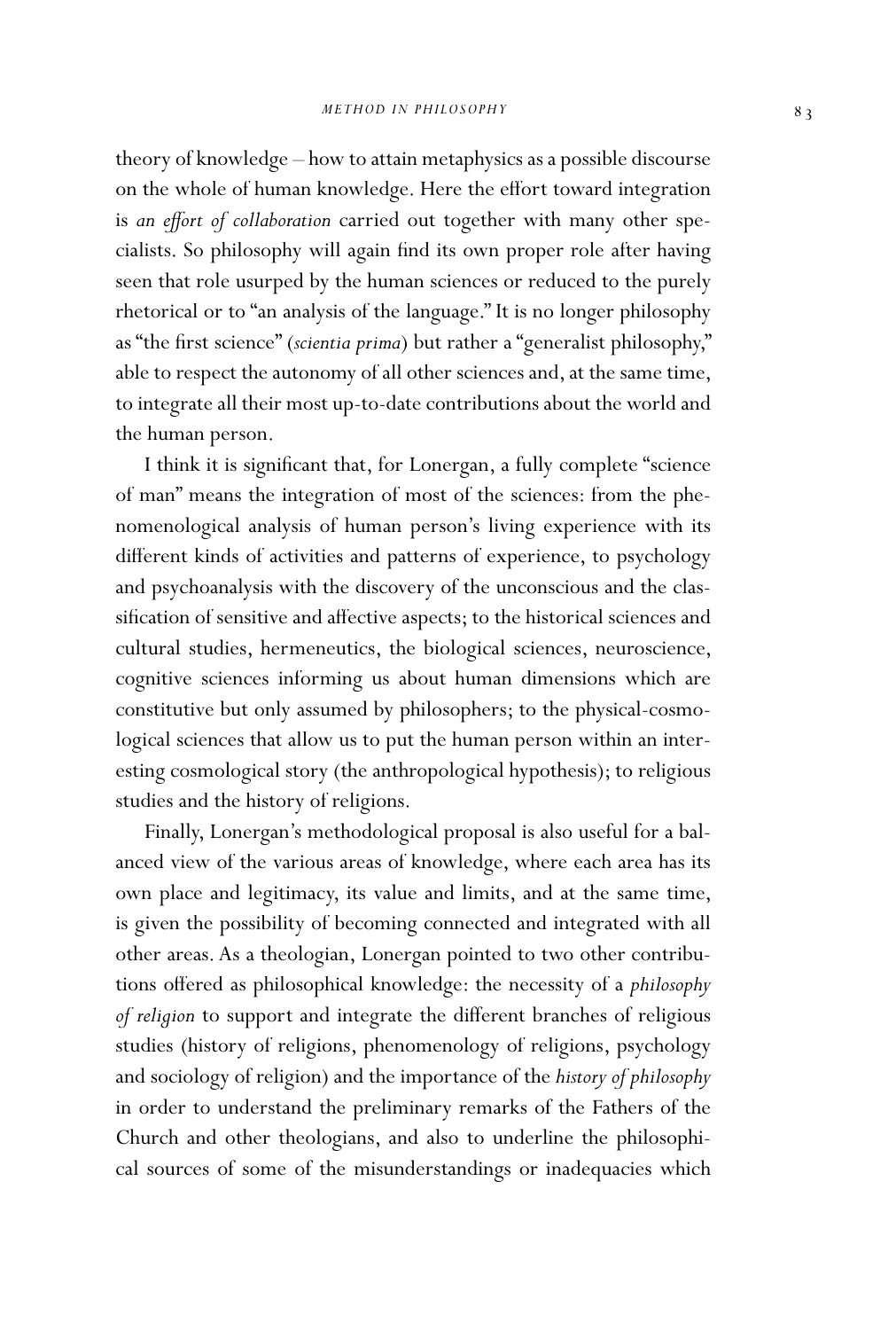have caused theological failures. In fact, through dialectics you can also elaborate a theory of the theological differences and a dialectical history of theology. As a matter of fact, if transcendental method draws our attention to the structure of human authenticity, that is, a structure based on the four fundamental precepts independent of cultural differences (Be attentive! Be intelligent! Be reasonable! Be responsible!), the realization of such a structure in a "knowing subject" (a philosopher, a theologian, a scientist, etc.) depends on certain social conditions and his or her cultural tradition. It is therefore necessary to add a fifth transcendental precept to the previous four and that is: "Acknowledge your historicity!"<sup>23</sup> After all, Lonergan's whole intellectual undertaking has been an effort to introduce into theology the historical dimension of the human person, a dimension that the modern human sciences have clearly highlighted.

#### *Notes*

- 1 The editions of the two main works of Lonergan are: *Insight: A Study of Human Understanding*, Collected Works of Bernard Lonergan, vol. 3 (Toronto: University of Toronto Press, Toronto 1992); *Method in Theology* (London-New York: Darton Longman & Todd- Herder & Herder, 1972).
- 2 The clarity of concepts conflicts with their static nature as products of thinking in a precise historical cultural context. The coherence in the systematic formulation of thought crumbles in front of new data and discoveries; further relevant questions appear and challenge even more well-established philosophical or theological systems. The rigor of reasoning based on the search for necessity on the basis of evident premises has failed also in those fields of knowledge that are traditionally held as most rigorous; today not only the natural sciences but even mathematics find themselves based upon postulates that are not evident axioms, that is, they rest on hypothetical and weaker bases.
- 3 About these subjects see: "The Transition from a Classicist World-View to Historical-Mindedness," "The Future of Thomism," "Theology in its New Context," "The Subject," "Philosophy and Theology," *A Second Collection. Papers by Bernard J. F. Lonergan S.J.*, ed. William F.J. Ryan and Bernard J. Tyrrell (London: Darton Longman & Todd 1974): "Method: Trend and Variation," "Aquinas Today: Tradition and Innovation," "Healing and Creating in History," "The Ongoing Genesis of Methods," "Natural Right and Historical Mindedness,"*A Third Collection. Papers by Bernard J. F.*  Lonergan, S.J., ed. Frederick E. Crowe, S.J.(London-New York: Geoffrey Chapman-Paulist Press, 1985).
- 4 The five transpositions involve five shifts: (1) from an emphasis upon logic with its abstractions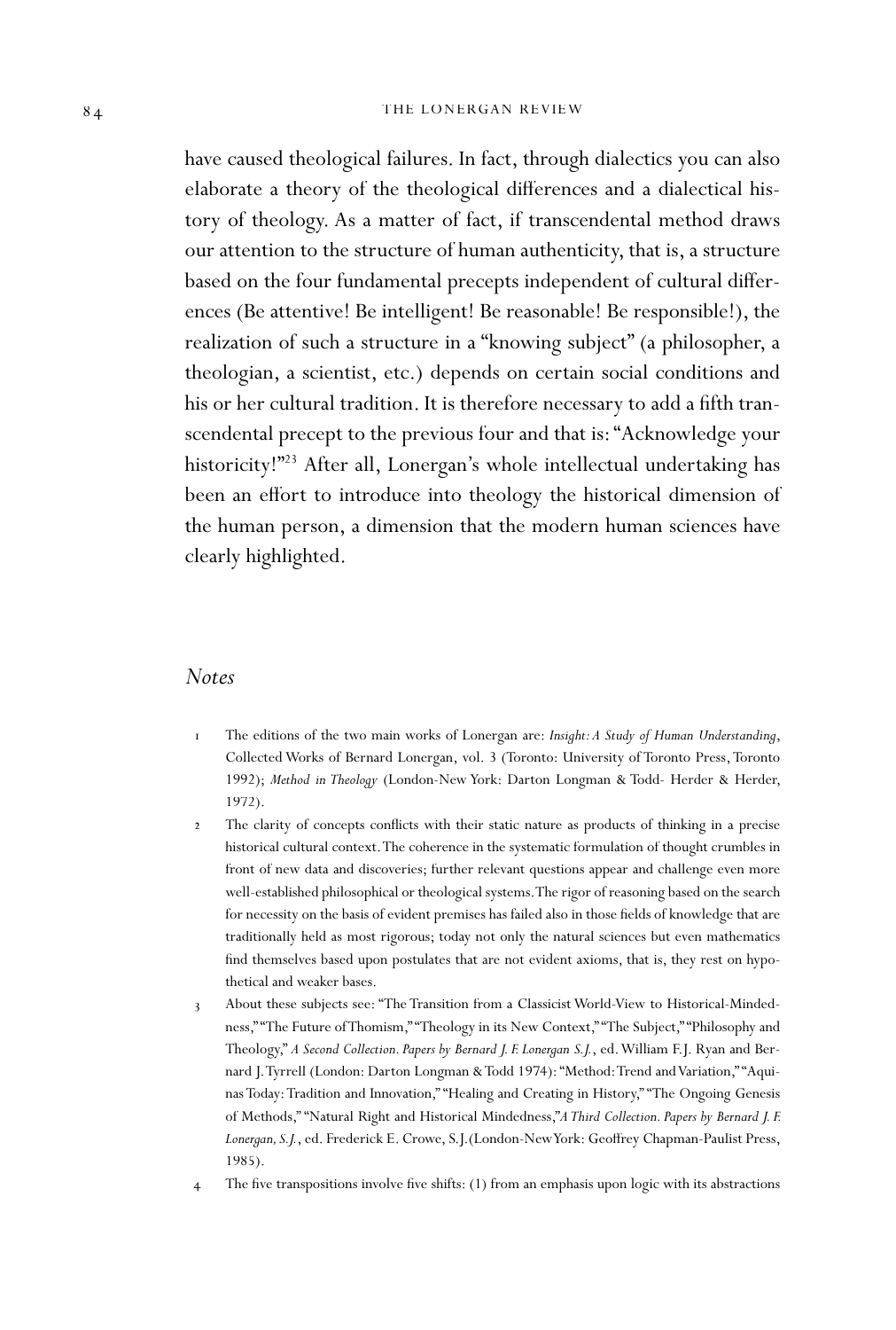to the attention to the concrete and operative method with which the human mind attains its own cognitive development; (2) from the ancient view of science (certain knowledge of causal necessity from evident first principles) with its excessive search for necessity and certitude, to the modern conception of science: verifiable possibilities, probable statements, falsifying theories, a hypothetical-deductive system; (3) from an anthropology based on the metaphysical notion of soul (faculty psychology), to reflection and appropriation of man as an existential subject, conscious and intentionally open to the universe of being; (4) from a conception of human nature in which the essential is already known through the philosophical contribution of the Ancients to the attention to human history characterized by both a personal and collective development in which meanings and contexts can change and horizons can became larger or smaller; (5) from certainty of first self-evident principles to the transcendental method that deals with the concrete ability of the subject as an attentive, intelligent, reasonable and responsible person urgently invited to self-appropriation in view of authentic and collaborative living.

- $\zeta$  Lonergan was not present at that symposium but he sent his paper to the symposium. It was later published in *METHOD: Journal of Lonergan Studies*, **2** (1984) 1-35; now also in B. Lonergan, *Philosophical and Theological Papers 1965-1980*, Collected Works of Bernard Lonergan, vol. 17, ed. Robert C. Croken and Robert M. Doran (Toronto: University of Toronto Press, London 2004), 352-383.
- 6 Transcendental method allows one to reach a normative and invariant structure, a transcendental *a priori*. That does not mean that the linguistic-conceptual formulations of such a structure cannot further be perfected by a more profound self-appropriation and also by a higher differentiation of consciousness that some cultures may have reached. "A distinction must be drawn between the normative pattern immanent in our conscious and intentional operations and, on the other hand, the objectifications of that pattern in concepts, propositions, words." Method in Theology, 18-19. The revision will affect only the objectifications of that pattern, but not the dynamic structure of human consciousness; otherwise one would have to be reaching a new type of consciousness.
- 7 Lonergan, *Philosophical and Theological Papers, CWL* 17*:* "Questionnaire on Philosophy" 357.
- 8 "Questionnaire on Philosophy," 358.
- "Questionnaire on Philosophy," 359.
- 10 This paragraph refers to my book: V. DANNA, *Percorsi dell'intelligenza. Un viaggio nella loso a con*  Bernard Lonergan, (Turin: Effatà, Cantalupa, 2003) 464.
- 11 Lonergan focused on Husserl's phenomenology together with existentialism in general in a seminar held at Boston College in the summer of 1957. The study is now published: see Bernard Lonergan, *Phenomenology and Logic: The Boston College Lectures on Mathematical Logic and Existentialism*, ed. Philip J. McShane, *Collected Works of Bernard Lonergan 18* (Toronto: University of Toronto Press, 2001).
- 12 B. Lonergan, *Insight*, *CWL* 3, 545.
- 13 See *Insight*, p. 411-412.
- 14 See *Insight*, p. 412.
- 15 See B. Lonergan, *Topics in Education*, *CWL 10* (Toronto 1993).
- 16 Lonergan refers here to the P. Sorokin's analysis of western culture: see *Understanding and Being*, *CWL 5* (Toronto, 1990); and *Topics in Education*, *CWL 10*, 74s, 260.
- 17 *Insight*, 564.
- 18 "Questionnaire on Philosophy" *CWL 17* (Toronto: 2004) 371-372. The functional specialty *dialectic* tries to understand the contrast among the several interpretations of the data, and the